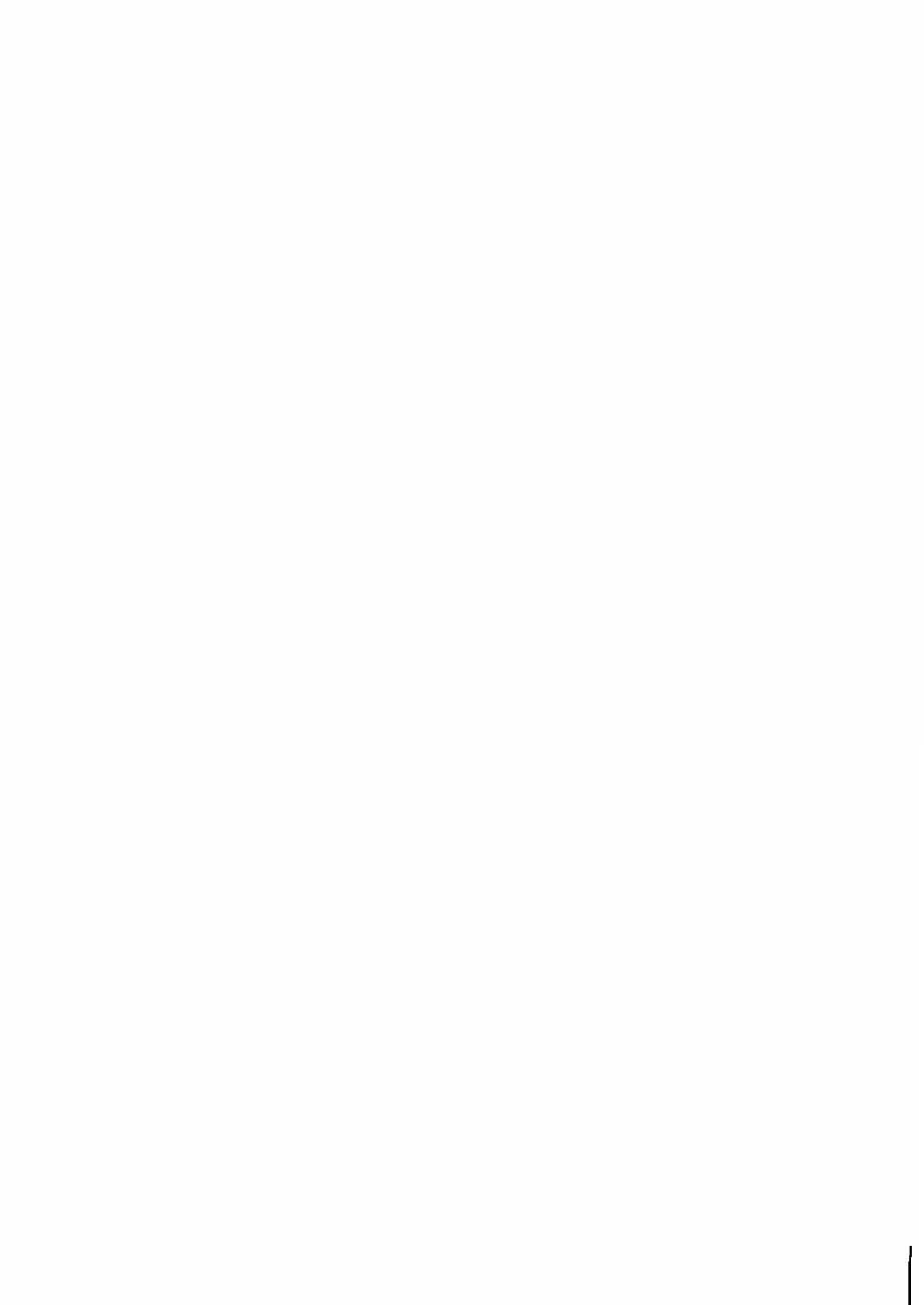### PREFACE

Beginning in 1982, IIASA's "Land and Landcover Resources" task within the Resources and Environment Area (REN) initiated the investigation of the problem "Stability of Ecosystems". Four main topics were developed:

- 1. Methodological problems of estimating the stability of the ecosys tems ;
- 2. Regional stability of landscapes and the ecological optimization of landscape use;
- 3. Stability of agroecosystems;
- 4. Stability of water ecosystems as a result of the environmental consequences of land use which influence the quality of a water system.

The research institutes of Bulgaria, Canada, Czechoslovakia, England, Hungary, USA and USSR collaborated in this field of research. The investigation of the problem of agroecosystems stability was done in cooperation with the English researchers from the National Coll ege of Agricul tural Engineering (Silsoe, Bedford). They suggested a model for assessing the stability of soil erosion component of an agricultural ecosystem. This model was implemented at IIASA in 1982 and the documentation of this model was described in IIASA's Collaborative Paper (CP-82-59). Using this model, the stabil ity of agroecosystems for 67 sites in 12 countries was investigated 1 ater on as a consequence of the different management agricultural policies for a range of soil and crop conditions. The analysis of these investigations is given in this paper.

> Dr. V. Svetlosanov Task Leader Land & Landcover Resources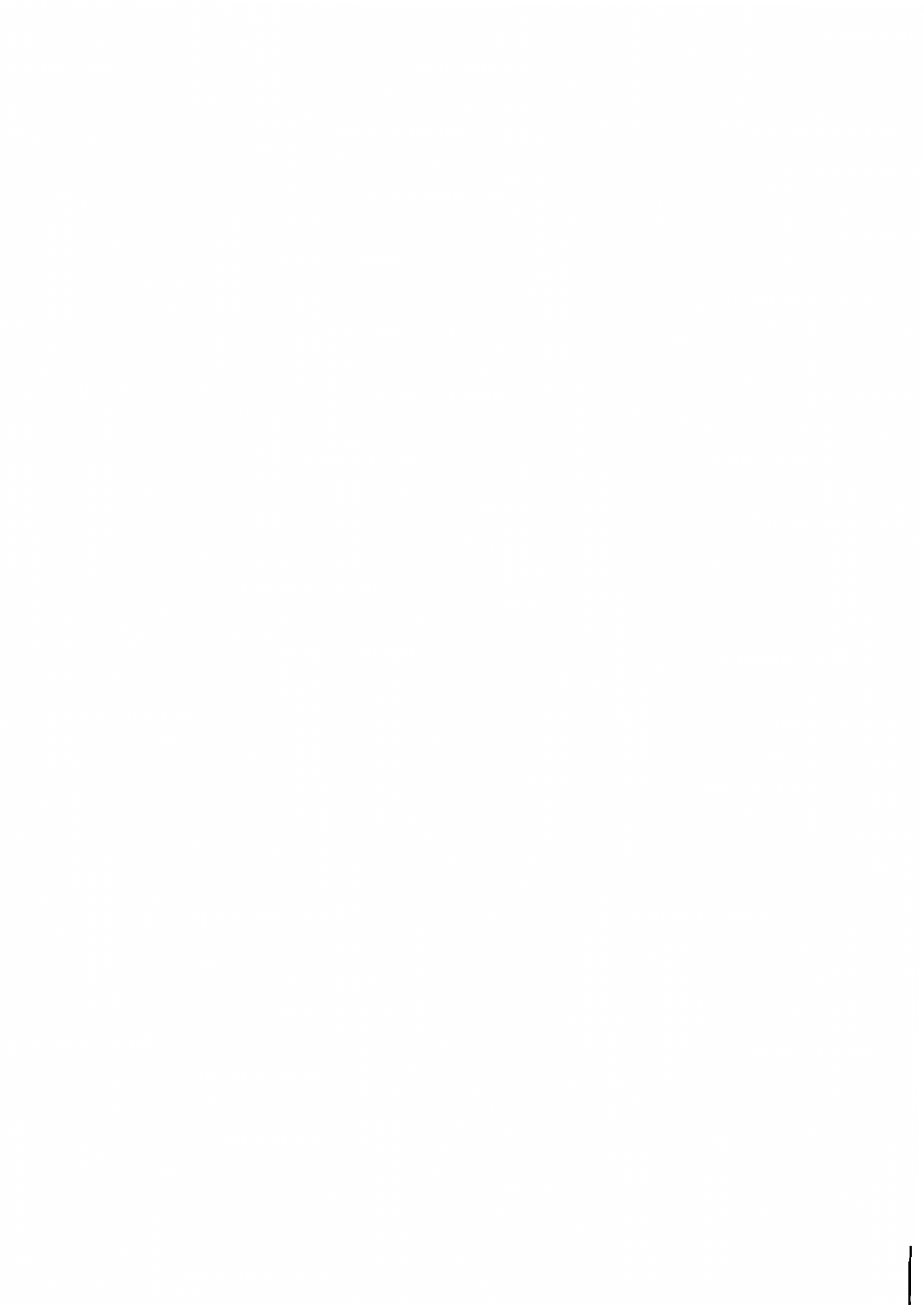## ACKNOWLEDGEMENTS

 $\epsilon$ 

Mr. D.D.V. Morgan (National College of Agricultural Engineering) contributed many ideas in discussion on the development and testing of this model and commented on a draft of this paper.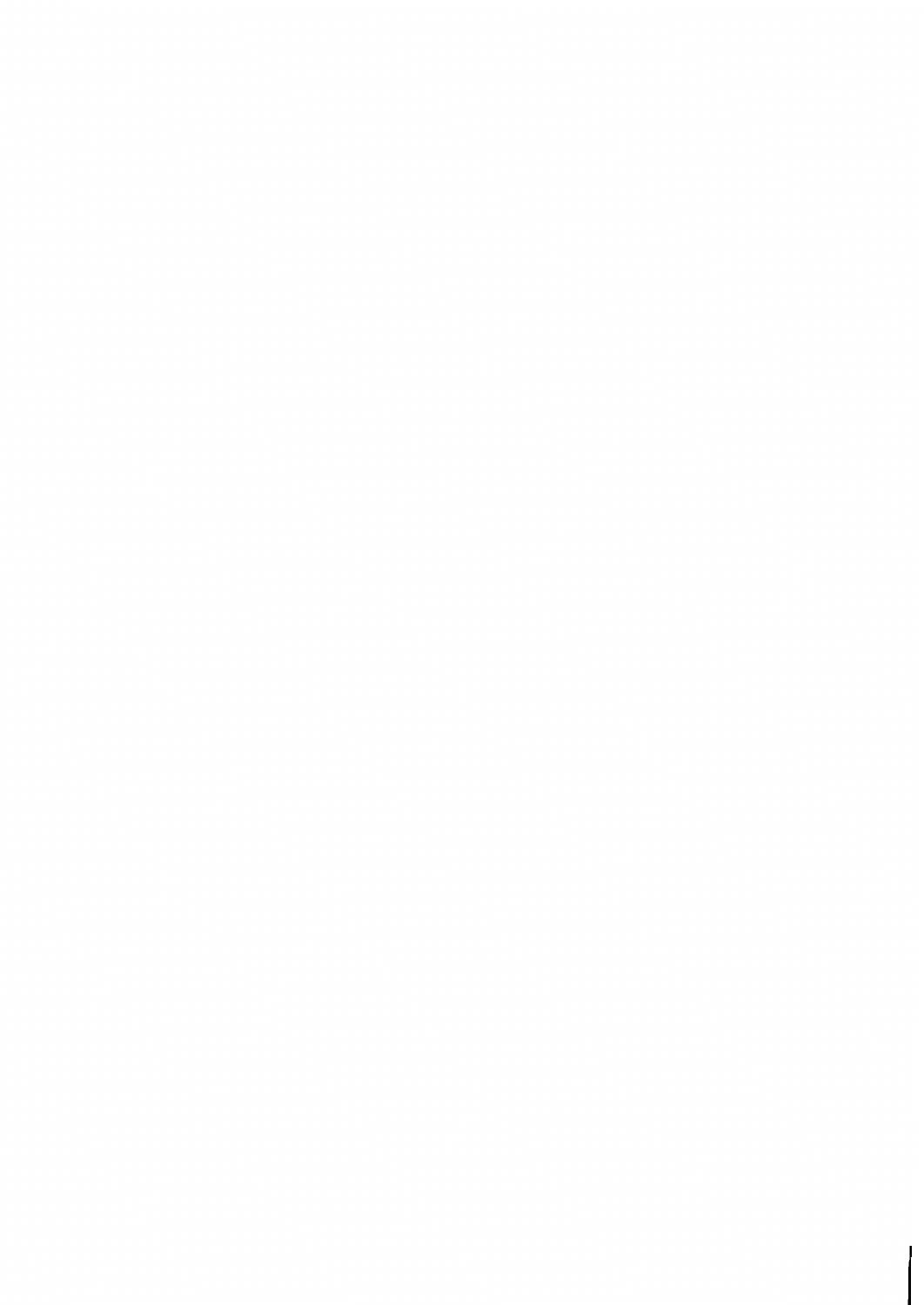ABSTRACT

Validation trials of the model described by Morgan, Morgan and Finney (1982) for assessing the stability of the soil erosion component of an agricultural ecosystem were carried out using data from published studies of soil loss for 67 sites in 12 countries. Correlation coefficients of 0.74 and 0.58 were obtained between predicted and observed values of runoff at 56 sites and soil loss at 67 sites respectively. If two poor predictions of very high erosion rates in China are omitted, the value of the correlation coefficient for soil loss rises to 0.67 and the slope of the reduced major axis regression line is not significantly different from unity. The success of the model was also evaluated against the criteria that it should predlct whether or not there was likely to be an erosion problem and if there was, that it should predict the magnitude of the problem. Against these criteria, the model was successful on 59 per cent of the tests for runoff and 70 per cent of the tests for soil loss. Considering only those sites for which high quality input data were available, the success rate for soil loss rose to 90 per cent. Guidelines are presented for the selection of parameter values for rainfall intensity, weathering rates, soil renewal rates and rooting depth.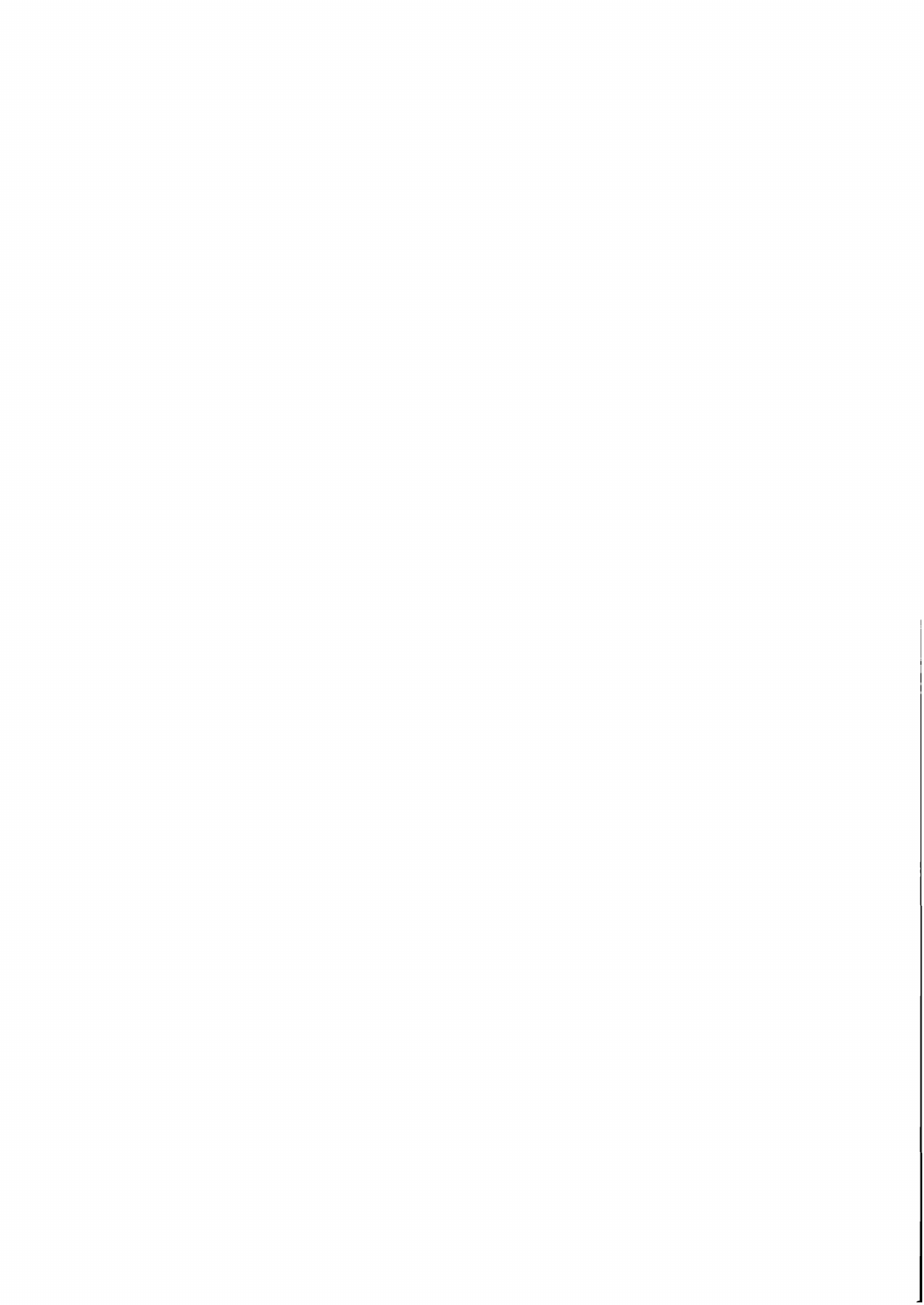# TABLE OF CONTENTS

| INTRODUCTION       |                |
|--------------------|----------------|
| TEST SITES         | $\overline{c}$ |
| INPUT FILES        | $\overline{c}$ |
| <b>RESULTS</b>     | 14             |
| <b>DISCUSSION</b>  | 16             |
| <b>CONCLUSIONS</b> | 18             |
| <b>REFERENCES</b>  | 20             |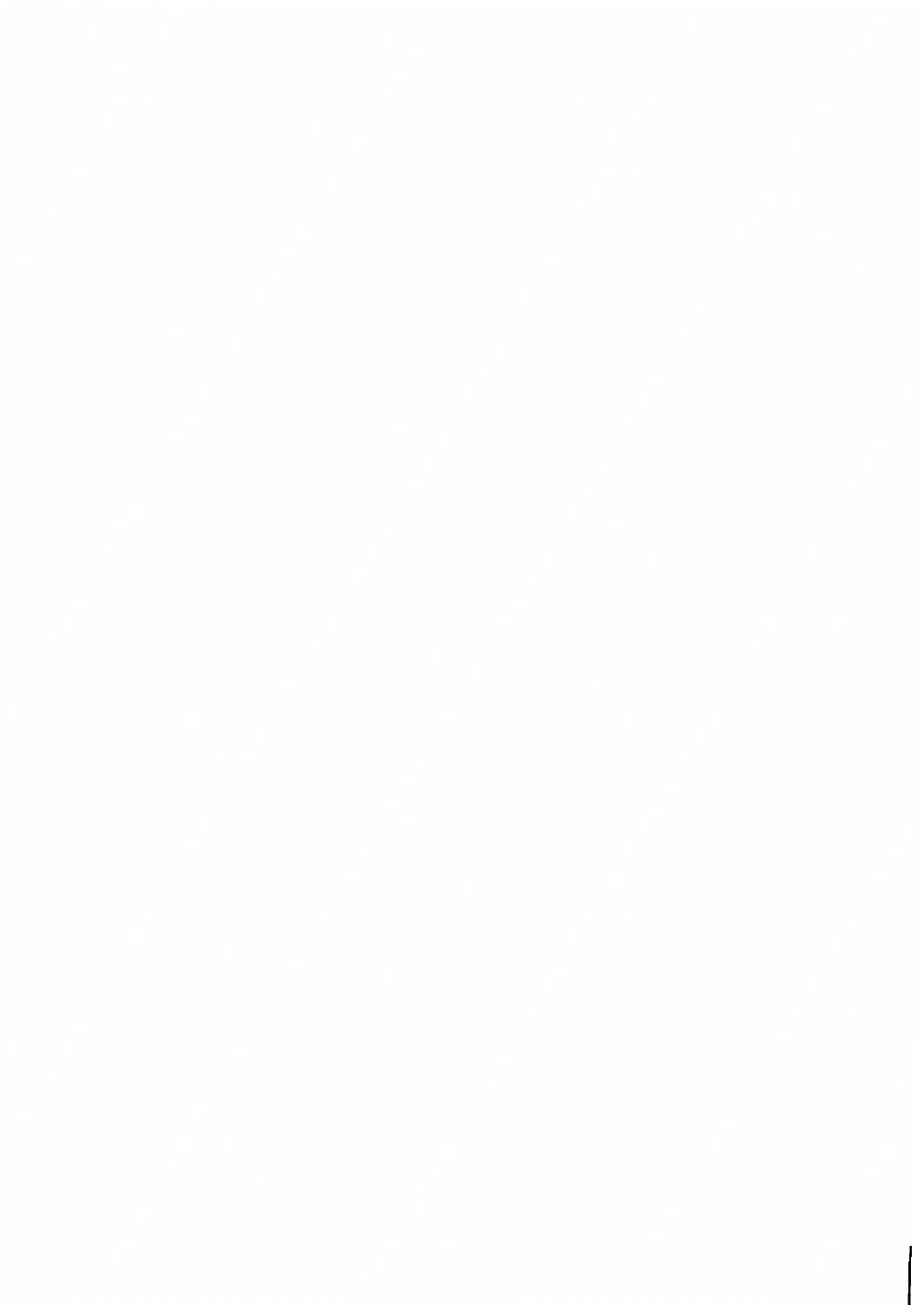STABILITY OF AGRICULTURAL ECOSYSTEMS: VALIDATION OF A SIMPLE MODEL FOR SOIL EROSION ASSESSMENT.

R.P.C. Morgan and Hilary J. Finney

### INTRODUCTION

Within the context of the research programme on the stability of ecosystems being carried out at the International Institute for Applied Systems Analysis by the Resources and Environment Section, a simple model has been developed for a reconnaissance or initial assessment of the stability of the soil erosion system as expressed in terms of changes in soil depth through time. A previous paper (Morgan, Morgan and Finney, 1982) has presented documentation of the model dealing with its basic format, governing equations, selection of input parameter values, output files and a listing of the computer program. Only limited validation of the model has been published so far covering sites in the United Kingdom (Morgan, Morgan and Finney, 1982) and Malaysia (Morgan, Hatch and Swlaiman, 1982). This paper presents the results of a more extensive evaluation in which runoff volumes and soil loss rates predicted by the model are compared with measured data from hillslope erosion plots in Tanzania (Staples, 1936; Mitchell, 1965; Temple, 1972; Lundgren, 1980), Ivory Coast (Roose, 1977), Senegal (Roose, 1967), Thailand (Kraayenhagen, Watnaprateep and Nakasthien, 1981; Sheng, Jackson, Kraayenhagen, Nakasthien and Watnaprateep, 1981), Italy (Caroni and Tropeano, 1981), Belgium (Bolline, 1978), Federal Republic of Germany (Richter and Negendank, 1977), Taiwan (Liao, 1981), Zimbabwe (Hudson and Jackson, 1959) and China (Gong and Jiang, 1977; Mou and Meng, 1980). Because of the simplicity of the model a relatively simple system is presented to assess the goodness of fit of the predicted values. Further comments are also made on the selection of input parameter values.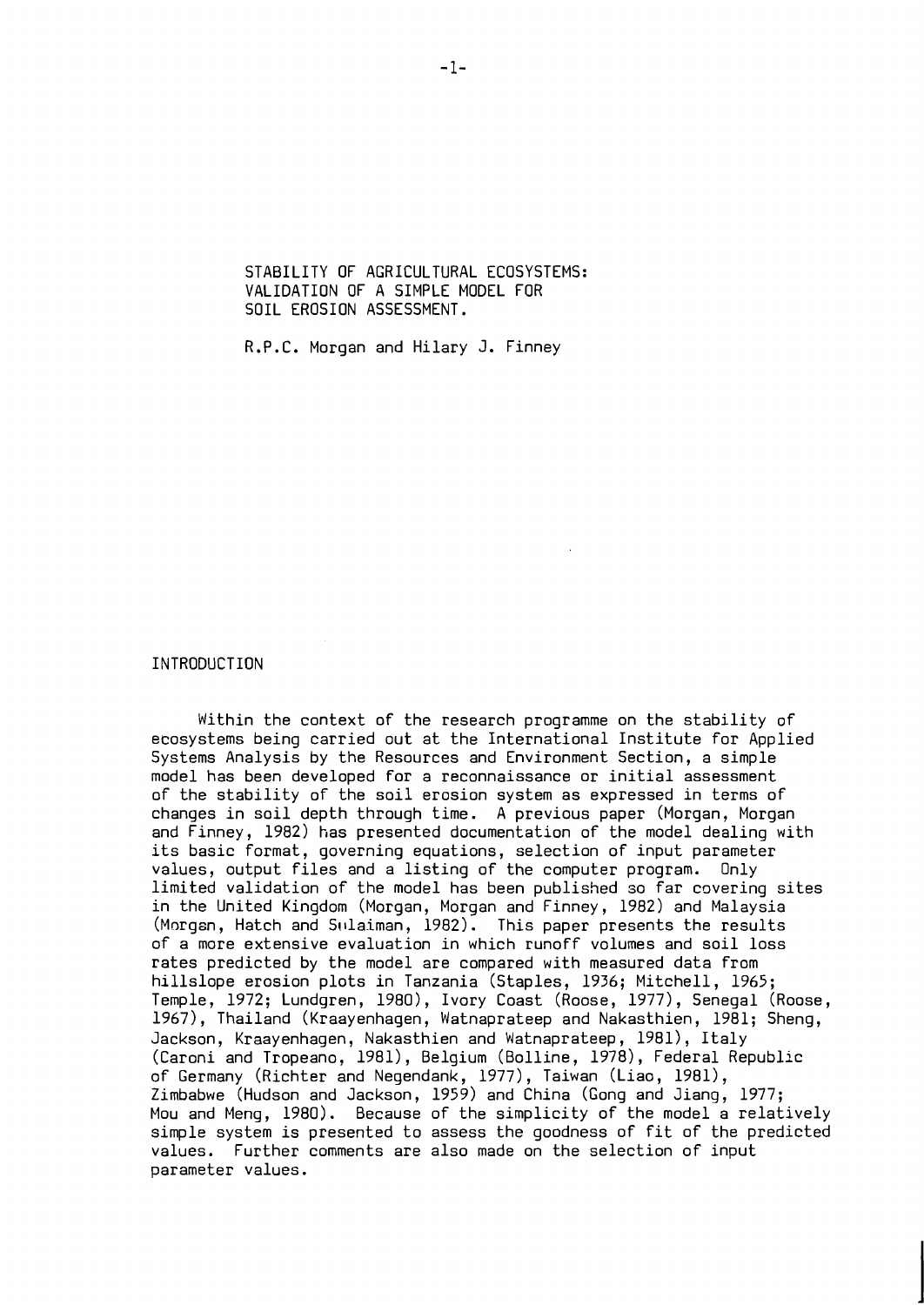### TEST SITES

Sites were selected from published journal articles, reports and monographs describing measurements of erosion made on hillslopes using erosion plots. The publications had to contain information on annual rates of soil loss, slope steepness, land use, crop management practices including any soil conservation measures, soil texture and location. Ideally, data on annual rainfall and runoff volumes, the physical properties of the surface soil and a description of the soil profile are needed to operate the model. Where details of the annual rainfall and the number of rain days were not provided, data for the nearest climatic station were taken from MUller (1979). In these instances which make up the majority of the test sites, it was only possible to use mean annual data. This means that the model is then predicting a mean annual erosion response to mean rainfall inputs. When assessing the validity of the model it should be remembered that the mean annual prediction may not conform to the measured value for a given year because the rainfall inputs for that year may be higher or lower than the mean rainfall values. A further problem is that the climatic conditions of the nearest climatic station listed in MUller (1979) may differ from those of the test site. An example is Lyamungu, Tanzania, where a value of 1660 mm is obtained for the mean annual rainfall from the work of Mitchell (1965) but no information is available on the number of rain days. The nearest climatic station listed in MUller (1979) is Tabora where the mean annual values are only 892mm tor the rainfail and 99 for the number of rain days. The ratio of the two rainfall totals was applied as an arbitrary adjustment factor to the number of rain days at Tabora to provide an estimate of the number of rain days at Lyamungu. A similar adjustment was also used to estimate the number of rain days at Tuanshangou, China, where the climatic station taken from  $M'$ uller (1979) is Taiyuan which has mean values of 396 mm for the annual rainfall and 55 for the number of rain days. The mean annual rainfall at the test site is 500 mm.

It was frequently necessary to make judgements, using the guidelines given in Morgan, Morgan and Finney (1982), on the values for the moisture storage at field capacity, the bulk density and the rooting depth of the soil. Details of these were rarely available in the sources consulted.

The need to use rainfall and soil data which may differ from those of the test sites means that good predictions of runoff and erosion may not be obtained because the model is sensitive to a 1 per cent change in the values of these parameters (Morgan, Morgan and Finney, 1982). Because of this the test sites are classified into two groups: those for which high quality information is available and those where the quality of the information is only moderate.

### INPUT FILES

Input files were prepared to the format presented in Table 1. The files for the sites with high quality data are shown in Table 2 and those for the sites with moderate quality data in Table 3.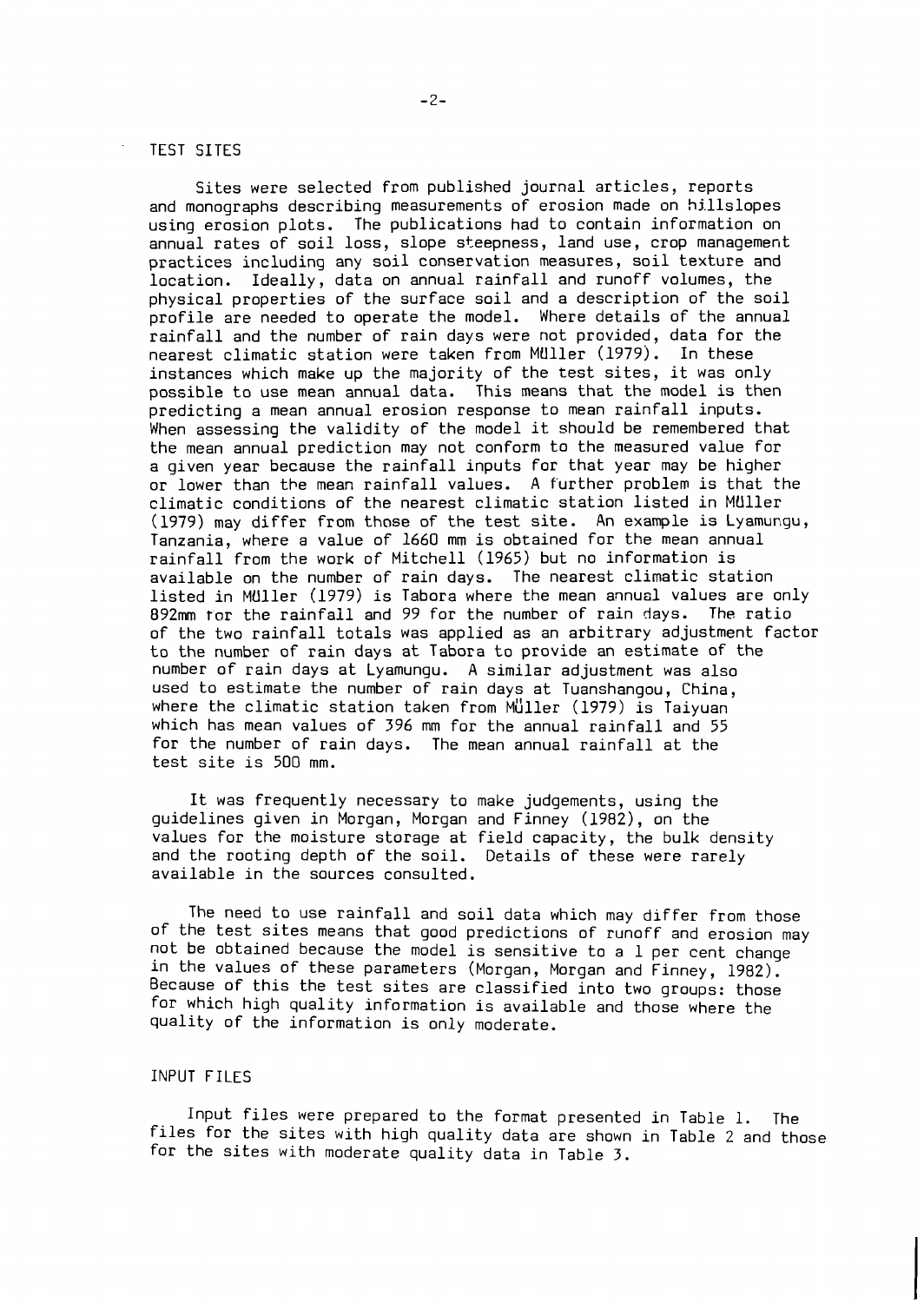#### Table 1 Input File

CARDS 1-3: Title cards up to 60 characters each

CARD 4: MS, ED, RD, SD, K, W, RN, SLP, NY

CARDS 5-n: YEAR, RAIN, RDAY, INTENS, INCEP, ETEO, CFAC

(a separate card is required for each year of simulation for the input parameters on card 5)

All data are read in fields of six columns. NY, YEAR, RAIN and RDAY must be in integer form **(IS),** the other parameters are in floating point form.

MS Soil moisture content at field capacity  $% w/w$ ) BD  $\qquad$  Bulk density of top soil layer (Mg/m<sup>3</sup>) RD Rooting depth (m) SD Total soil depth (m) **K**2 Soil detachability index (g/J/m<sup>2</sup>) W bleathering rate (mm/y)  $RN$  Top soil renewal rate  $\text{(mm/y)}$ SLP Sine of slope angle NY Number of years of simulation YEAR Year of simulation RAIN Annual rainfall total (mm) RDAY Number of rain days in the year INTENS Typical intensity of erosive rain (mm/h) INCEP Percentage rainfall contributing to permanent interception and stem flow ETEO Ratio of actual to potential evapotranspiration CFAC Crop management factor (CP factors of the Universal Soil Loss Equation)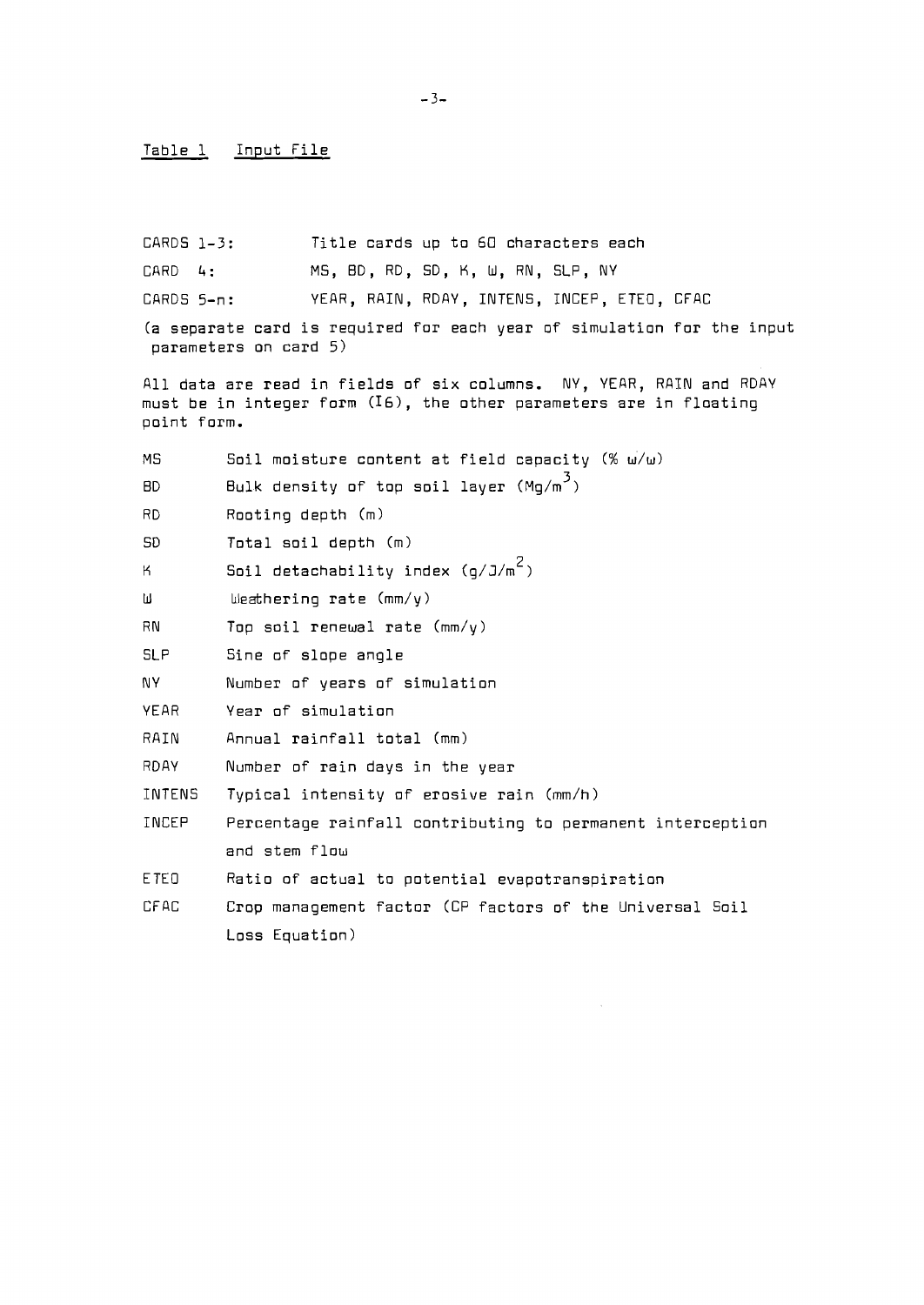<u>Input files and predicted and measured rates of annual runoff and erosion for sites with high quality</u><br>field data Table 2

| Input file                                          |                                                        |                                                              |                                                            |                                                                                                   |                                                             |                           |       |              | Runoff (mm)<br>Observed                                   | Predicted    | loss<br>Observed<br>Soil         | Predicted<br>$(kg/m^2)$ |  |
|-----------------------------------------------------|--------------------------------------------------------|--------------------------------------------------------------|------------------------------------------------------------|---------------------------------------------------------------------------------------------------|-------------------------------------------------------------|---------------------------|-------|--------------|-----------------------------------------------------------|--------------|----------------------------------|-------------------------|--|
| LUSHOTO,                                            |                                                        | <b>TANZANIA</b>                                              |                                                            |                                                                                                   |                                                             |                           |       |              |                                                           |              |                                  |                         |  |
| $\Box$<br>Maize<br>Clay                             | eans                                                   |                                                              | intercropping                                              |                                                                                                   |                                                             |                           |       |              |                                                           |              |                                  |                         |  |
| 0.35<br>1974<br>975<br>$\overline{\phantom{0}}$     | Ō<br>Σ<br>628<br>64<br>$\mathbf{a}$<br>○               | 0.10<br>96<br>112                                            | ▭<br>0.60<br><b>25.0</b><br>$\overline{5}$<br>$\sim$       | $0.02$<br>25.0<br>25.0                                                                            | $\overline{a}$<br>0.90<br>0.90<br>$\Box$                    | $\frac{20}{1.20}$<br>0.20 | 0.191 | $\mathbb{N}$ | $\overline{1}$ .<br>$\overline{1}$ .<br>$0.3-$<br>$0.2 -$ | 6.85<br>3.74 | 0.0012-0.0013<br>0.0005-0-2000.0 | 0.0005<br>0.0018        |  |
| Sandy clay<br>Evergreen f                           | clay loam                                              | forest                                                       | gentle.<br>ferns                                           | ω<br>mosse<br>$_{\rm slope}$                                                                      |                                                             |                           |       |              |                                                           |              |                                  |                         |  |
| 1975<br>$-37$<br>1974<br>0                          | 5<br>971<br>261<br>ō,<br>▭<br>$\overline{\phantom{0}}$ | $-15$<br>115<br>135<br>0                                     | 0.60<br>25.0                                               | 5<br>23.0<br>▭<br>$\overline{0.3}$<br>$\overline{21.0}$                                           | 0.90<br>OG.<br>$\overline{1}$<br>Ō<br>$\Box$                | 0.004<br>0.004<br>0.20    | 0.208 | N            | 5.6<br>5.7<br>$2.6 - 2$                                   | 2.59<br>5.96 | 0.0006-0.0015<br>0.0012-0.0030   | 0.0000<br>0.0000        |  |
| Sandy clay loam<br>Evergreen                        |                                                        | forest                                                       | ferns<br>steep                                             | m<br>ω<br>moss<br>ω<br>slopr                                                                      |                                                             |                           |       |              |                                                           |              |                                  |                         |  |
| 975<br>.52<br>1974<br>$\overline{\phantom{0}}$<br>▭ | -65<br>971<br>261<br>O<br>$\overline{\phantom{0}}$     | $\cdot$ 15<br>115<br>$\sqrt{2}$<br>$\overline{13}$<br>$\Box$ | ▭<br>▭<br>▭<br>$\overline{a}$ .<br>25.1<br>$\bullet$<br>25 | ш٦<br>$\Box$<br>▭<br>$\frac{3!}{2!}$<br>$\overline{\phantom{a}}$<br>$\frac{1}{2}$<br>23<br>$\Box$ | 50<br><b>D.SO</b><br>$\ddot{c}$<br>$\bullet$<br>▭<br>$\Box$ | 0.004<br>0.004<br>0.20    | 1.404 | Z            | 10.4-14.8<br>$B.5 - 12.7$                                 | 3.25<br>7.31 | 0.0105-0.0129<br>0.0013-0.0057   | 0.0000<br>0.0001        |  |
| Maize<br>Clay                                       | beans<br>steep                                         | $_{\rm slope}$                                               | intercropping                                              |                                                                                                   |                                                             |                           |       |              |                                                           |              |                                  |                         |  |
| 0.35<br>1974<br>1975                                | 62B<br>643<br>69<br>0                                  | 96<br>112<br>0.10                                            | 0.60<br>25.0<br>5.0<br>$\sim$                              | 0.02<br>25.0<br>▭<br>25.1                                                                         | De.<br>DG <sup>•</sup><br>0.01<br>$\hfill \Box$<br>$\Box$   | 0.20<br>0.20<br>0.20      | 0.407 | $\sim$       | 0.8<br>0.8<br>$\frac{1}{1}$ , 1<br>0<br>0                 | 6.85<br>5.74 | 0.0007-0.0013<br>0.0008-0.0010   | 0.0038<br>0.0011        |  |

Source: Lundgren (1980)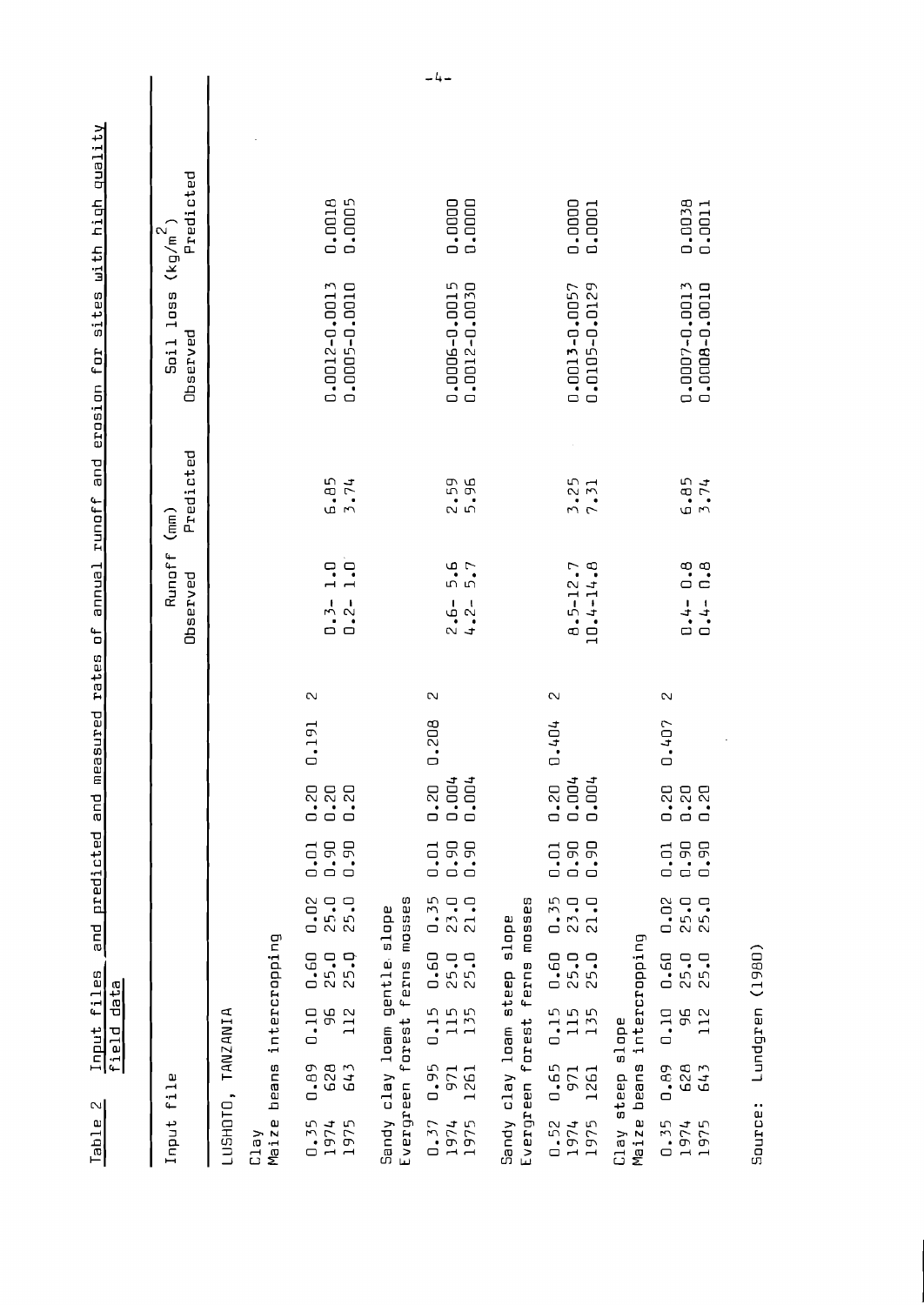| nput file                                                                                                                                              | Runoff<br><b>Observed</b> | Predicted<br>(mn)                            | Soil loss<br>Observed                          | Predicted<br>$(kg/m^2)$        |
|--------------------------------------------------------------------------------------------------------------------------------------------------------|---------------------------|----------------------------------------------|------------------------------------------------|--------------------------------|
| IVORY COAST<br>ADIOPODOUME,                                                                                                                            |                           |                                              |                                                |                                |
| Secondary tropical forest<br>Gandy loam                                                                                                                |                           |                                              |                                                |                                |
| $\overline{\phantom{0}}$<br>0.233<br>0.002<br>0.20<br>1.00<br>0.01<br>0.30<br>25.0<br>25.0<br>1.00<br>0.15<br>116<br>0.99<br>2144<br>0.40<br>DOD1      | 15.0                      | 85.9                                         | $0.001 - 0.02$                                 | 0.003                          |
| Bare ground<br>Gandy loam                                                                                                                              |                           |                                              |                                                |                                |
| $\overline{\phantom{0}}$<br>0.070<br>1.00<br>0.01<br>0.05<br>0.01<br>0.00<br>0.30<br>1.00<br>25.0<br>$\frac{115}{116}$<br>1.55<br>2144<br>0.28<br>DOD1 | 707-1415                  | 1268.1                                       | 15.0<br>$-6.3-$                                | (DEI)<br>15.5                  |
| Gandy loam<br>Jil palm                                                                                                                                 |                           |                                              |                                                | $-5-$                          |
| ⊣<br>0.070<br>0.20<br>0.10<br>1.20<br>0.01<br><b>J.O.D</b><br>0.30<br>25.0<br>1.00<br>0.15<br>116<br>1.45<br>2144<br>0.28<br>D <sub>1</sub>            | 43-172                    | 57.8                                         | $0.001 - 0.05$                                 | 0.02                           |
| Sandy loam<br>Janana with mulch                                                                                                                        |                           |                                              |                                                |                                |
| ⊣<br>0.070<br>0.20<br>0.002<br>0.85<br>0.01<br>0.30<br>50.0<br>25.0<br>1.00<br>0.15<br>116<br>1.45<br>2144<br>0.28<br>0001                             | $11 - 86$                 | 102.4                                        | 0.004-0.005                                    | 0.002                          |
| $1$ oam<br>Sandy<br>Maize                                                                                                                              |                           |                                              |                                                |                                |
| $\overline{\phantom{0}}$<br>0.070<br>0.15<br>0.40<br>0.67<br>0.01<br>0.30<br>25.D<br>1.00<br>25.0<br>0.10<br>116<br>1.45<br>2144<br>0.28<br>0001       | 643-1608                  | 355.0                                        | $3.5 - 13.1$                                   | 3.53                           |
| Sandy loam<br><b>Induction</b>                                                                                                                         |                           |                                              |                                                |                                |
| $\overline{a}$<br>0.070<br>0.15<br>0.50<br>0.50<br>0.01<br>0.30<br>25.0<br>25.0<br>1.00<br>116<br>0.10<br>1.45<br>2144<br>0.28<br>0001                 | 579-1565                  | 452.7                                        | $5.9 - 12.0$                                   | 7.17                           |
| Source: Roose (1977) DET=Detachment-limited erosion rate.<br>sstimate for a soil of a bulk density of 0.99 Mg/m <sup>3</sup> .     R <i>I</i>          |                           | Value for MS under<br>RAIN, RDAY from Muller | secondary tropical<br>Abidjan.<br>$(1979)$ for | 듮<br>$\frac{1}{1}$ S<br>forest |

Table 2 continued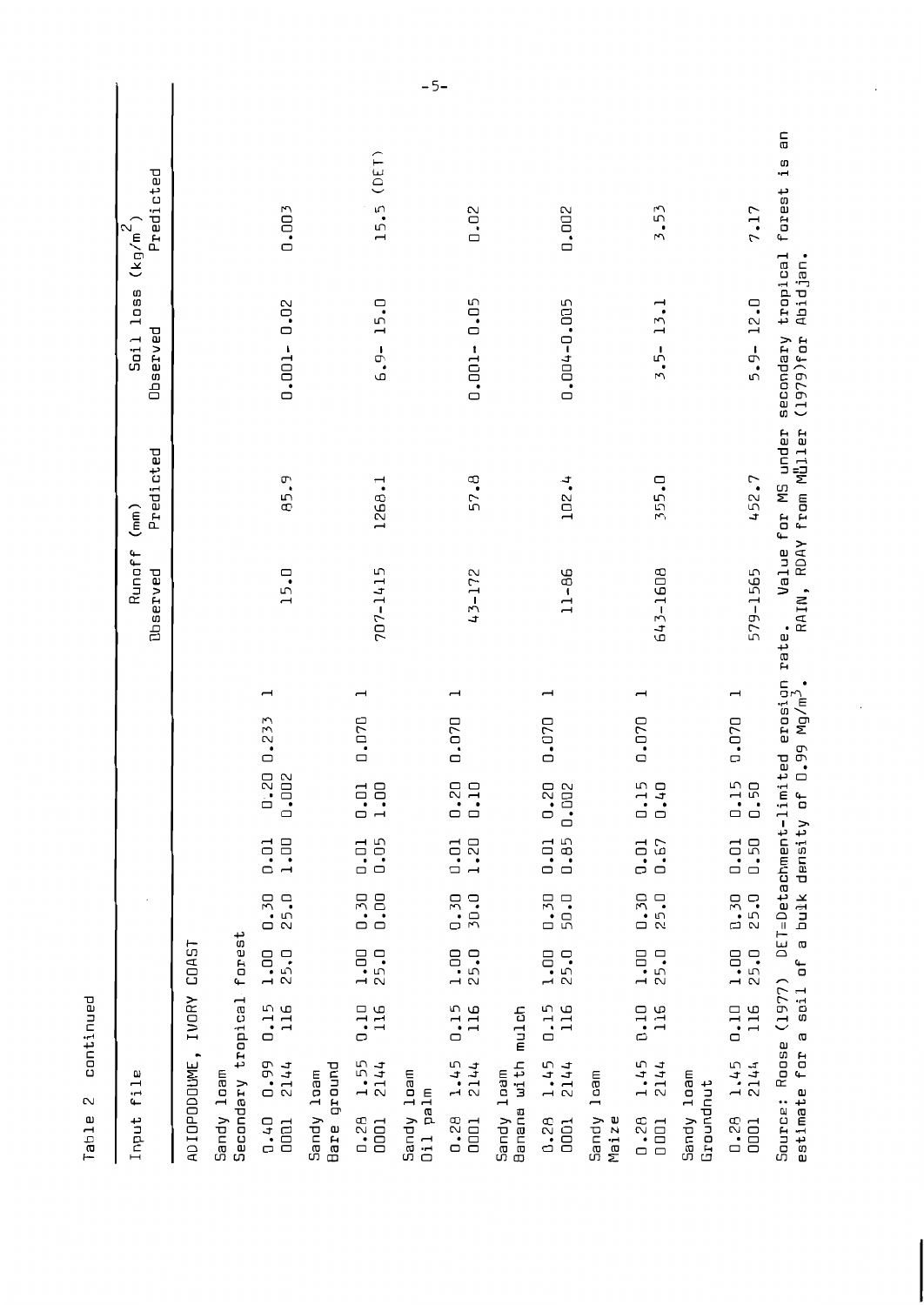| $\overline{z}$<br>Table                          |              | quality field          |                  | Input files, predicted<br>data | and                 |                                    | measured rates | ЪĻ | annual runoff      | erosion for<br>and | sites with moderate          |                         |  |
|--------------------------------------------------|--------------|------------------------|------------------|--------------------------------|---------------------|------------------------------------|----------------|----|--------------------|--------------------|------------------------------|-------------------------|--|
|                                                  |              |                        |                  |                                |                     |                                    |                |    |                    |                    |                              |                         |  |
| Input file                                       |              |                        |                  |                                |                     |                                    |                |    | Runoff<br>Observed | Predicted<br>(mn)  | <b>Soil</b> loss<br>Observed | Predicted<br>$(kg/m^2)$ |  |
| Secondary tropical<br>SEFA, SENEGAL<br>Loam soil |              |                        | forest           |                                |                     |                                    |                |    |                    |                    |                              |                         |  |
| 0.28<br>0001                                     | 1.20<br>1626 | 0.15<br>$\theta$       | 1.00<br>25.0     | $0.30$<br>25.0                 | 0.90<br>0.01        | $0.20$<br>$.002$<br>$\overline{a}$ | 0.020          | ⊣  | $1.6 - 19.2$       | 154.8              | 0.002-0.02                   | 0.0009                  |  |
| Groundnut<br>Loam soil                           |              |                        |                  |                                |                     |                                    |                |    |                    |                    |                              |                         |  |
| 0.28<br>0001                                     | 1.20<br>1626 | 0.10<br>$\overline{a}$ | $\frac{1}{25.0}$ | $0.30$<br>25.0                 | 0.80<br>0.01        | $\frac{15}{0.50}$                  | 0.020          |    | 130-699            | 370.8              | $0.29 - 1.63$                | 1.38                    |  |
| Loam soil<br>Cotton                              |              |                        |                  |                                |                     |                                    |                |    |                    |                    |                              |                         |  |
| 0.28<br>0001                                     | 1.20<br>1626 | 0.10<br>80             | $\frac{1}{25.0}$ | $\frac{0.30}{15.0}$            | $\frac{0.01}{0.65}$ | $\frac{1}{1}$ , 50                 | 0.020          | ⊣  | 15-699             | 429.0              | $0.05 - 1.85$                | 1.84                    |  |
| Maize with mechanization<br>Loam soil            |              |                        |                  |                                |                     |                                    |                |    |                    |                    |                              |                         |  |
| $0.28$<br>0001                                   | 1.20<br>1626 | 0.10<br>BO             | $\frac{1}{25.0}$ | $0.30$<br>25.0                 | 0.67<br>0.01        | 0.15<br>0.20                       | 0.020          | ⊣  | 504                | 420.3              | 1.03                         | 0.71                    |  |
| Loam soil<br>Sorghum                             |              |                        |                  |                                |                     |                                    |                |    |                    |                    |                              |                         |  |
| 0.28<br>0001                                     | 1.20<br>1626 | 0.10<br>$\overline{a}$ | $\frac{1}{25.0}$ | $\frac{1}{25.0}$               | $\frac{1}{1}$ .62   | $\frac{1}{1}$ .40                  | 0.020          | ⊣  | 390-683            | 442.5              | $0.33 - 1.24$                | 1.57                    |  |
|                                                  |              |                        |                  |                                |                     |                                    |                |    |                    |                    |                              |                         |  |

RAIN, RDAY from Müller (1979) for Ziguinchor. Source: Roose (1967)

 $-6-$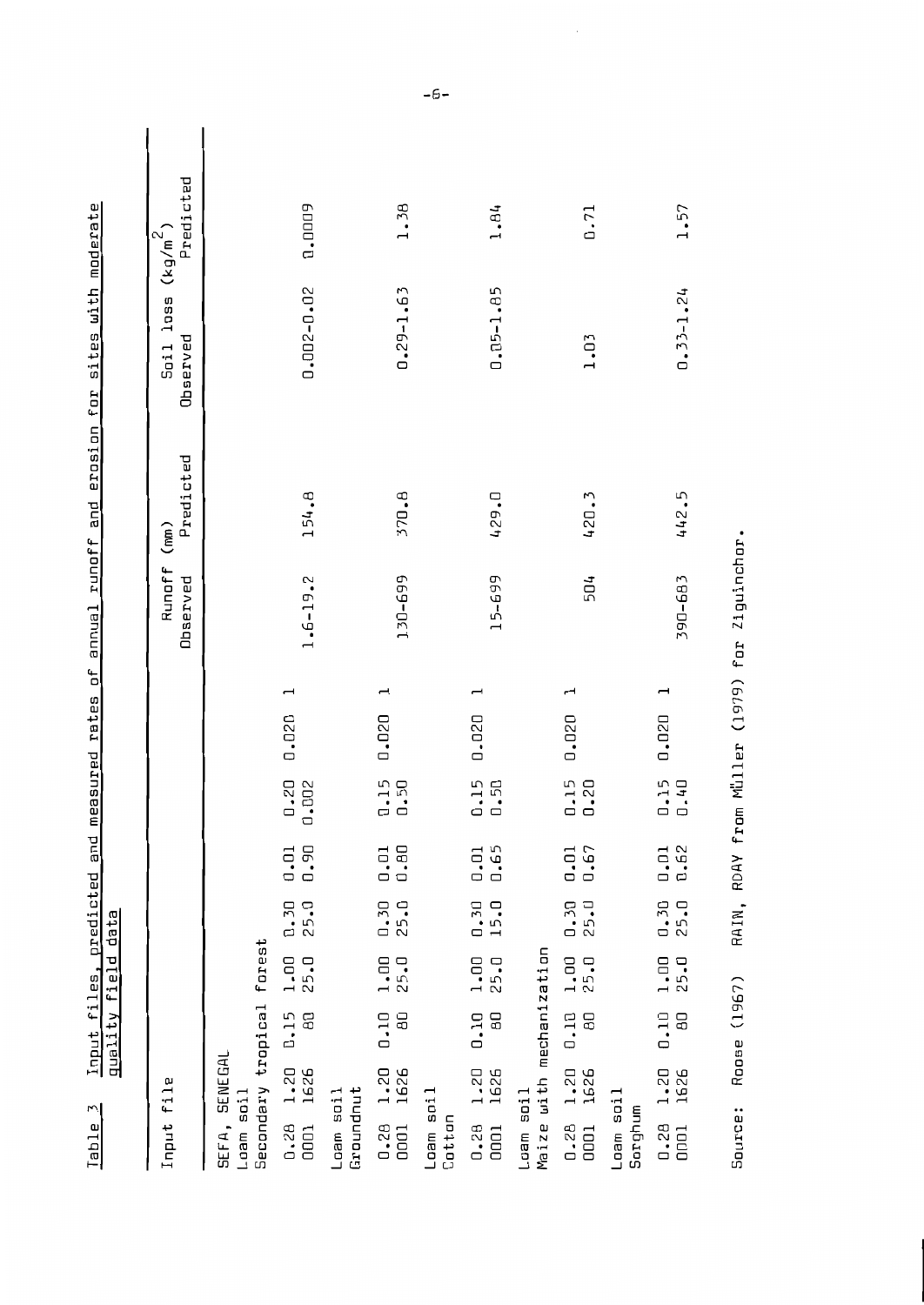| Input file                                                                                                                                                            | Runoff (mm)<br>Observed            | Predicted<br>Soil loss $(kg/m^2)$<br>Observed<br>Predicted                                                  |
|-----------------------------------------------------------------------------------------------------------------------------------------------------------------------|------------------------------------|-------------------------------------------------------------------------------------------------------------|
| THAILAND<br>PONG KHRAI,<br>Upland Rice<br>Clay Loam                                                                                                                   |                                    |                                                                                                             |
| ⊣<br>0.300<br>0.15<br>0.20<br>0.60<br>0.02<br>0.40<br>30.0<br>$1.00$<br>25.0<br>108<br>0.10<br>1217<br>1.30<br>0.40<br>0001                                           | $22 - 32$                          | 0.07<br>$1.40 - 2.40$<br>34.4                                                                               |
| bench terraces<br>Upland rice<br>Clay Loam                                                                                                                            |                                    |                                                                                                             |
| 0.300<br>0.15<br>0.03<br>0.02<br>0.60<br>30.0<br>0.40<br>1.00<br>25.0<br>108<br>0.10<br>1.30<br>1217<br>0.40<br>0001                                                  | $16 - 53$                          | 0.011<br>$1.1 - 1.3$<br>14.4                                                                                |
| Chiangmai.<br>RAIN, RDAY from MUller (1979) for<br>Sources:<br>$(1981)$ .                                                                                             |                                    | Kraayenhagen, Watnaprateep and Nakasthien (1981); Sheng, Jackson, Kraayenhagen, Nakasthien and Watnaprateep |
| MARCHIAZZA BASIN, ITALY<br>Bare soil tufted grass<br>Loamy sand                                                                                                       |                                    |                                                                                                             |
| $\overline{\phantom{0}}$<br>0.310<br>0.22<br>0.30<br>0.25<br>0.02<br>1.00<br>0.25<br>$\frac{1}{2}$ .00<br>1.30 0.10<br>$\overline{\mathbf{B}}$<br>843<br>0.23<br>0001 | 186.7<br>201-261                   | 3.25<br>$2.7 - 3.1$                                                                                         |
| prass<br>moor<br>Molinia<br>$\sin 1$<br>Loamy<br>Dense                                                                                                                |                                    |                                                                                                             |
| 0.190<br>0.22<br>0.01<br>0.02<br>0.80<br>0.25<br>25.0<br>1.00<br>23.0<br>0.10<br>85<br>1.30<br>843<br>0.23<br>0001                                                    | 51-58                              | 0.0062<br>0.05-0.09<br>56.9                                                                                 |
| ferns<br>Chestnut and oak trees,<br>Loamy soil                                                                                                                        |                                    |                                                                                                             |
| 0.310<br>0.22<br>0.002<br>0.02<br>0.90<br>$0.25$<br>20.0<br>$\frac{1}{2}$ .00<br>0.10<br>85<br>1.30<br>843<br>0.23<br>0001                                            | $36 - 38$                          | 0.0014<br>0.009-0.018<br>48.3                                                                               |
| RAIN<br>Caroni and Tropeano (1981).<br>Source:                                                                                                                        | RDAY from Muller (1979) for Parma. |                                                                                                             |

Table 3 continued

 $\langle$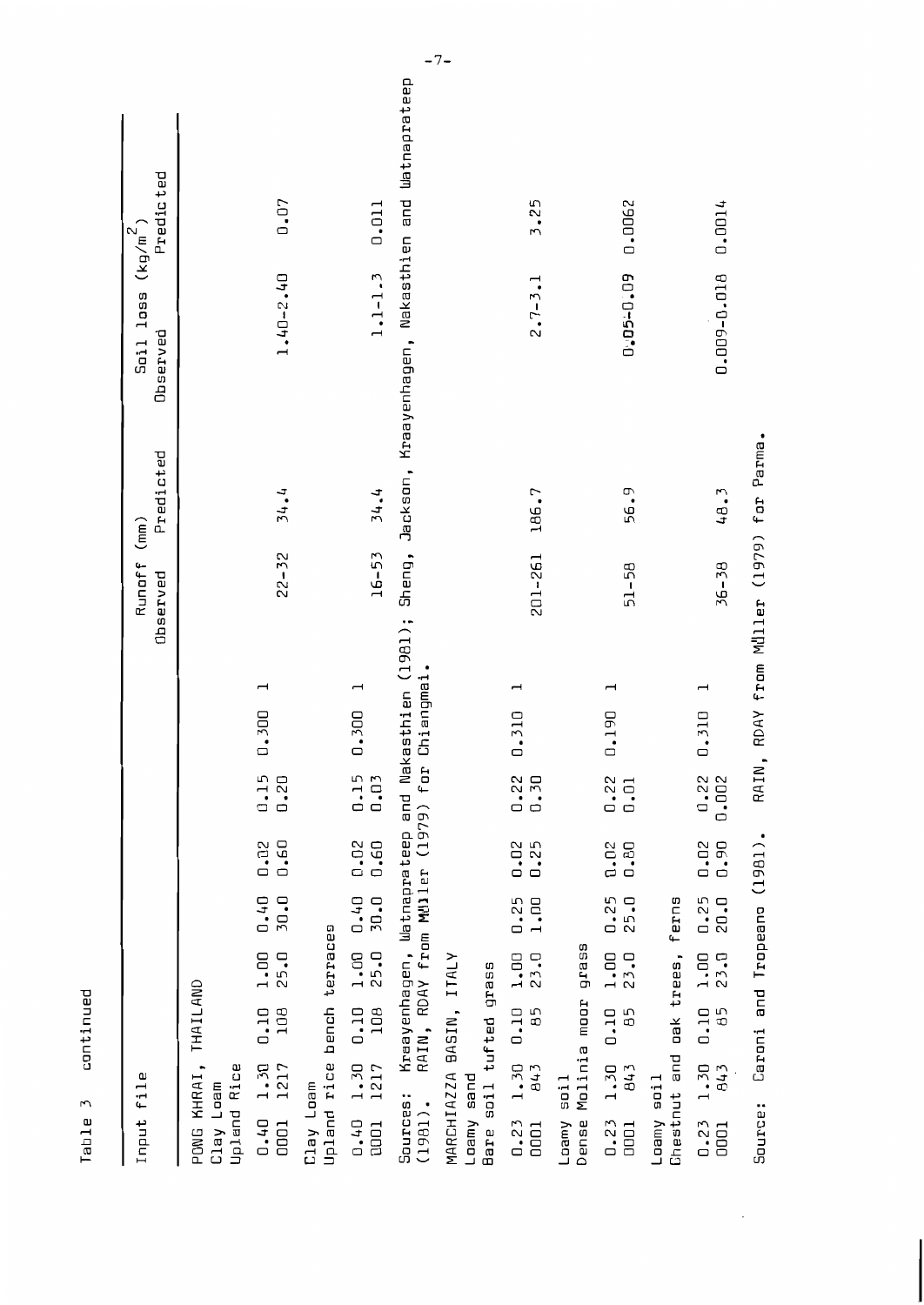| Ď  |
|----|
|    |
|    |
|    |
|    |
|    |
|    |
|    |
|    |
|    |
| Ч  |
| t  |
|    |
|    |
|    |
|    |
|    |
|    |
| r  |
|    |
|    |
| נם |
|    |
|    |
|    |
|    |
|    |

| Input file                                                                                                                                | Runoff (mm)<br>Observed | Predicted                                | Soil Loss $(\kappa_g/\mathfrak{m}^2)$<br>Doserved | Predicted   |
|-------------------------------------------------------------------------------------------------------------------------------------------|-------------------------|------------------------------------------|---------------------------------------------------|-------------|
| Sand derived from loess<br>BELGIUM<br>Sugar beet<br>HESBAYE,                                                                              |                         |                                          |                                                   |             |
| 0.110<br>$0.15$<br>$0.25$<br>$\frac{1}{10}$ . 01<br>$0.7$<br>20.0<br>$0.10 10.00$<br>206 11.0<br>1.50<br><b>817</b><br>0.08<br>0001       | n/a                     | 60.7                                     | $0.13 - 2.95$                                     | 0.10        |
| Sand derived from loess<br>Winter wheat                                                                                                   |                         |                                          |                                                   |             |
| 0.110<br>0.15<br>0.15<br>0.60<br>0.01<br>0.7<br>43.0<br>206 11.0<br>0.10 10.00<br>$0.08$ 1.50<br><b>B17</b><br>DOO1                       | n/a                     | 78.6                                     | 0.045-0.10                                        | 0.10        |
| Sand derived from loess<br>soil<br>Bare                                                                                                   |                         |                                          |                                                   |             |
| ⊣<br>0.110<br>0.15<br>1.00<br>0.05<br>0.01<br>0.7<br>$\mathbf{0}$ . $\mathbf{0}$<br>0.10 10.00<br>206 11.0<br>1.50<br>817<br>0.08<br>0001 | n/a                     | 415.6                                    | $0.6 - 8.25$                                      | 12.01 (DET) |
|                                                                                                                                           |                         |                                          |                                                   |             |
| RAIN, RDAY from Müller (1979) for Brussels<br>DET = Detachment-limited erosion rate<br>Source: Bolline (1978)                             |                         | (Uccle)                                  |                                                   |             |
| TRIER, FEDERAL REPUBLIC OF GERMANY<br>Sandy loam<br>Vines                                                                                 |                         |                                          |                                                   |             |
| 0.342<br>$0.15$<br>$0.60$<br>0.40<br>0.01<br>$\frac{0.3}{15.0}$<br>$\frac{1}{11.0}$<br>$\frac{0.10}{163}$<br>1.20<br>719<br>0.28<br>0001  | n/a                     | 5.B                                      | 0.0027-0.0044                                     | 0.0046      |
| Richter and Negendank (1977).<br>Source:                                                                                                  |                         | RAIN, RDAY from Müller (1979) for Trier. |                                                   |             |

 $-8-$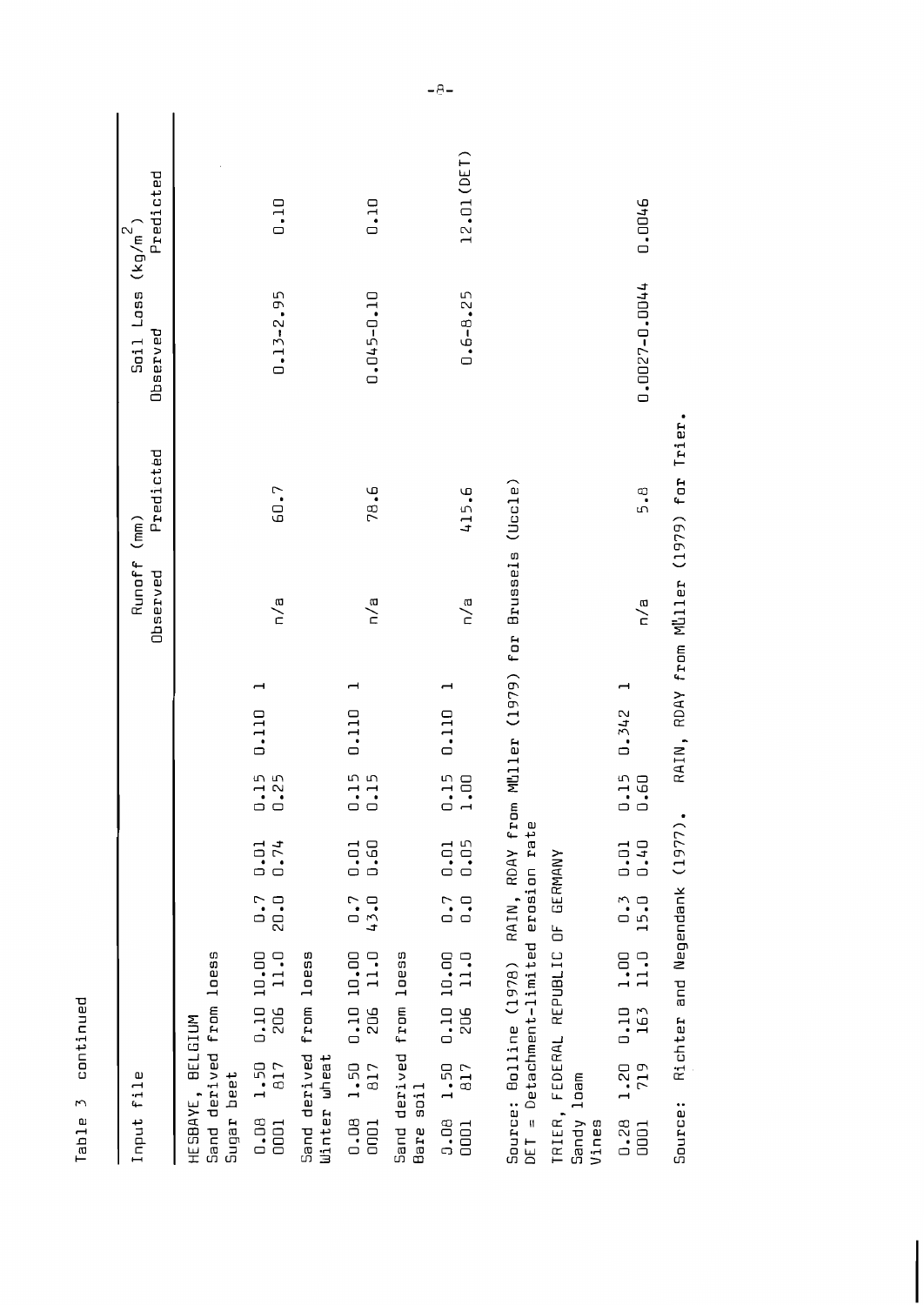| о        |
|----------|
| ω        |
|          |
|          |
| ī        |
|          |
| E        |
| <u>ព</u> |
|          |
|          |
|          |
|          |
| r<br>r   |
|          |
| ω        |
| ۰        |
| n        |
| п        |

⊢

| ω<br>Fil<br>Input                          |               |               |                |                                                      |                                             |       |                          | Runoff<br>Observed                      | Predicted<br>(mm) | Soil Loss<br>Observed | Predicted<br>$(kg/m^2)$ |
|--------------------------------------------|---------------|---------------|----------------|------------------------------------------------------|---------------------------------------------|-------|--------------------------|-----------------------------------------|-------------------|-----------------------|-------------------------|
| Citrus clean<br>Clay loam<br><b>NUMINI</b> |               | cultivation   |                |                                                      |                                             |       |                          |                                         |                   |                       |                         |
| 1.30<br>1812<br>0.40<br>0001               | $0.05$<br>108 | 20.0<br>1.00  | 1.1<br>10.0    | 0.54<br>0.01                                         | .15<br>$\frac{0.15}{0.30}$                  | 0.280 | $\overline{\phantom{0}}$ | 1268                                    | 580.2             | 15.64                 | 10.25 (DET)             |
| Citrus bench<br>Clay loam                  |               | terracing     |                |                                                      |                                             |       |                          |                                         |                   |                       |                         |
| 1812<br>1.30<br>0.40<br>0001               | 108<br>0.05   | 1.00<br>20.0  | 1.4<br>10.0    | 0.54<br>0.01                                         | $\frac{15}{0.05}$                           | 0.280 | $\overline{\phantom{0}}$ | 344                                     | 580.2             | 0.50                  | 4.71                    |
| Citrus with<br>Clay loam                   | grass         | and mulch     |                |                                                      |                                             |       |                          |                                         |                   |                       |                         |
| 1.30<br>1812<br>0.40<br>0001               | 0.05<br>108   | 20.0<br>1.00  | 1.4<br>50.0    | 0.85<br>0.01                                         | $\cdot$ <sub>20</sub><br>003<br>$\Box$<br>ā | 0.280 | $\overline{\phantom{0}}$ | <b>FD1</b>                              | 517.9             | 0.094-0.28            | 0.22                    |
| Banana clean<br>Clay loam                  |               | cultivation   |                |                                                      |                                             |       |                          |                                         |                   |                       |                         |
| 1.30<br>2100<br>0.40<br>0001               | 0.05<br>188   | 20.0<br>1.00  | $-1.0$<br>20.0 | $\frac{0.01}{0.75}$                                  | $\begin{array}{c} 0.15 \\ 0.30 \end{array}$ | 0.230 | $\overline{\phantom{0}}$ | 1113-1449                               | 279.7             | 3.94-6.37             | 5.40                    |
| Banana with<br>Clay loam                   | mulch         |               |                |                                                      |                                             |       |                          |                                         |                   |                       |                         |
| 1.30<br>2100<br>0.40<br>0001               | 0.05<br>188   | 1.00<br>20.0  | $-1.0$         | $\begin{smallmatrix} 0.01 \\ 0.85 \end{smallmatrix}$ | $0.20$<br>$0.003$                           | 0.230 | $\overline{\phantom{0}}$ | 189                                     | 245.6             | 0.009                 | 0.042                   |
| Banana with<br>Clay loam                   |               | contour bunds |                |                                                      |                                             |       |                          |                                         |                   |                       |                         |
| 1.30<br>2100<br>$0.40$<br>0001             | 188<br>0,05   | 20.0<br>1.00  | 20.0<br>$-1.0$ | 0.75<br>0.01                                         | $\frac{15}{0.03}$                           | 0.230 | $\overline{\phantom{0}}$ | 483-1029                                | 279.7             | $0.11 - 0.39$         | 0.54                    |
| Source:<br>H <sub>L</sub>                  | Liao (1981)   | .<br>د        | RAIN,          | RDAY from                                            |                                             |       |                          | Muller (1979) for Tainan (citrus sites) |                   | and Taipeh (banana    | sites).                 |

 $\hat{\mathcal{L}}$ 

DET = Detachment-limited erosion rate.

 $-9-$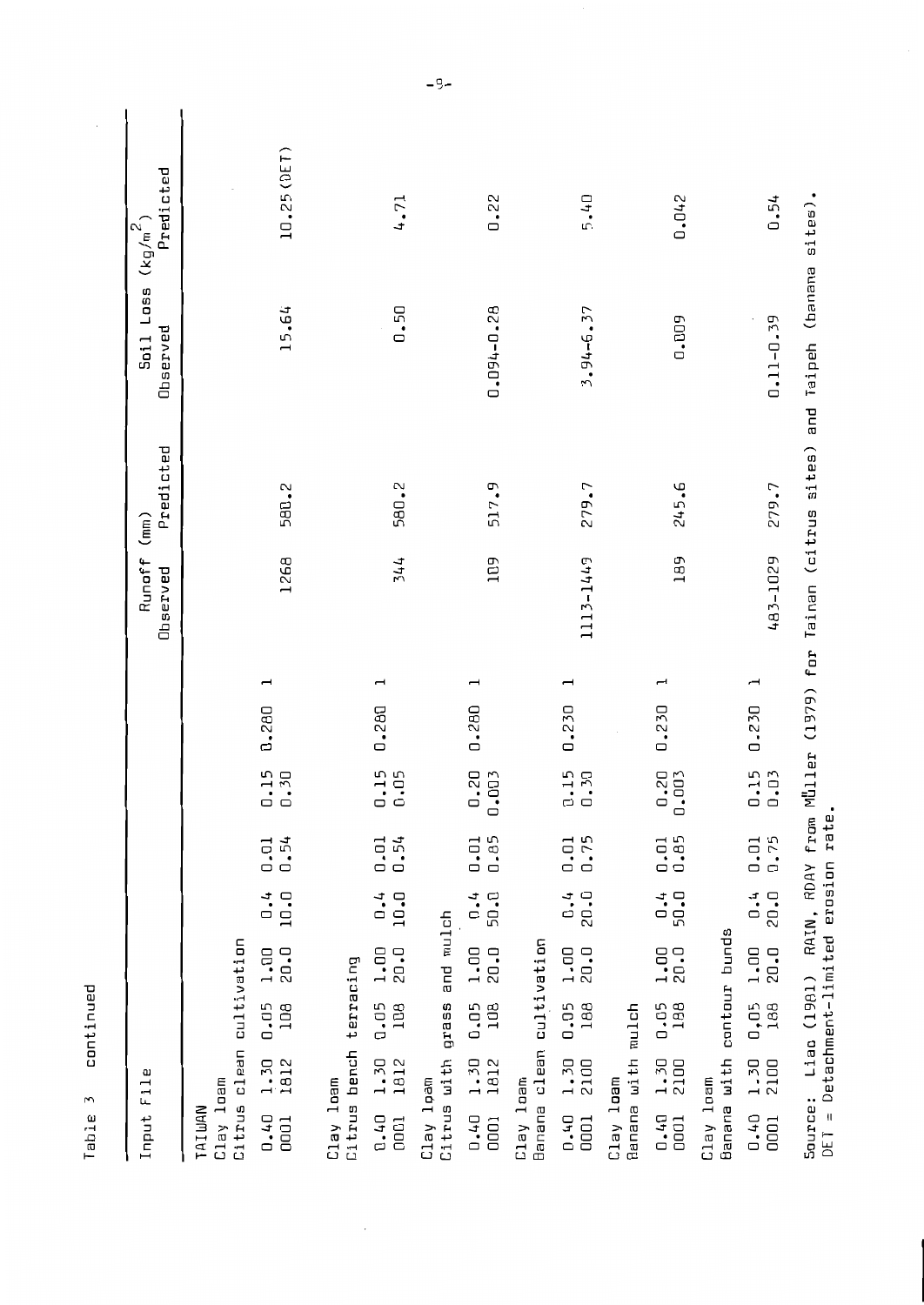| ロード<br>ū<br>conti |  |
|-------------------|--|
| ۴<br>١            |  |
| ω<br>≏<br>淸       |  |

| continued<br>3<br>Table<br>$\boldsymbol{\mathsf{v}}$                                                                                                                                |                     |                   |                                            |                                          |
|-------------------------------------------------------------------------------------------------------------------------------------------------------------------------------------|---------------------|-------------------|--------------------------------------------|------------------------------------------|
| file<br>Input                                                                                                                                                                       | Runoff<br>Observed  | Predicted<br>(mn) | Soil loss $(kg/m^2)$<br>Observed           | Predicted                                |
| ZIMBABULE<br>crop<br>maize<br>HENDERSON,<br>Good<br>Clay                                                                                                                            |                     |                   |                                            |                                          |
| $\overline{\phantom{0}}$<br>0.044<br>.15<br>$\overline{a}$<br>0.70<br>0.01<br>$0.02$<br>25.0<br>$1.00$<br>25.0<br>0.10<br>73<br>1.10<br>868<br>0.45<br>0001                         | $B-61$              | 26.7              | $0.2 - 0.3$                                | 0.013                                    |
| grass<br>Cropped<br>Clay                                                                                                                                                            |                     |                   |                                            |                                          |
| $\overline{\phantom{0}}$<br>0.044<br>$0.15$<br>$0.008$<br>0.85<br>0.01<br><b>40.0</b><br>0.02<br>25.0<br>1.00<br>0.10<br>73<br>1.10<br>868<br>0.45<br>0001                          | 92<br>$\frac{1}{2}$ | 18.6              | $0.05 - 0.1$                               | 0.0000                                   |
| Temple (1972); Lundgren (1980).<br>Sources: Hudson and Jackson (1959);                                                                                                              |                     |                   |                                            | RAIN, RDAY from Müller (1979) for Harare |
| MPUAPUA, TANZANIA<br>Clay loam<br>5011<br>Bare                                                                                                                                      |                     |                   |                                            |                                          |
| ⊣<br>0.061<br>OO.<br>$\begin{smallmatrix} 0.01 \\ 1.00 \end{smallmatrix}$<br>0.05<br>0.01<br>0.40<br>$\overline{0}$ .<br>1.00<br>25.0<br>0.10<br>110<br>892<br>1.30<br>0.40<br>0001 | 446                 | 212.7             | 14.7                                       | 2.78                                     |
| min11et<br>Sorghum and<br>Clay loam                                                                                                                                                 |                     |                   |                                            |                                          |
| ⊣<br>0.061<br>0.15<br>0.40<br>$0.01$<br>0.62<br>$0.40$<br>25.0<br>1.00<br>25.0<br>0.10<br>110<br>1.30<br>892<br>0.4.0<br>0001                                                       | 80-259              | 5.72              | 5.5-9.0                                    | 0.0007                                   |
| 50% cover<br>grass<br>Clay loam<br>Tufted                                                                                                                                           |                     |                   |                                            |                                          |
| ⊣<br>0.061<br>0.15<br>0.10<br>0.80<br>0.01<br>0.40<br>25.0<br>25.0<br>1.00<br>0.10<br>110<br>1.30<br>892<br>0.40<br>DOD1                                                            | $8 - 65$            | 2.9               | $0 - 0.07$                                 | 0.0000                                   |
| grouth<br>secondary<br>Clay loam<br>Bavanna                                                                                                                                         |                     |                   |                                            |                                          |
| ⊣<br>0.061<br>$\frac{20}{10}$<br>0.90<br>0.01<br>0.40<br><b>L-D+</b><br>1.00<br>25.0<br>$\frac{0.10}{110}$<br>1.30<br>892<br>0.40<br>0001                                           | $3 - 4$             | 2.04              | $\overline{0}$ .                           | 0.0000                                   |
| Lundgren (1980).<br>Temple $(1972)$ ;<br>Staples (1936);<br>Sources:                                                                                                                |                     |                   | RAIN, RDAY from Müller (1979)for Morogoro. |                                          |

 $-10-$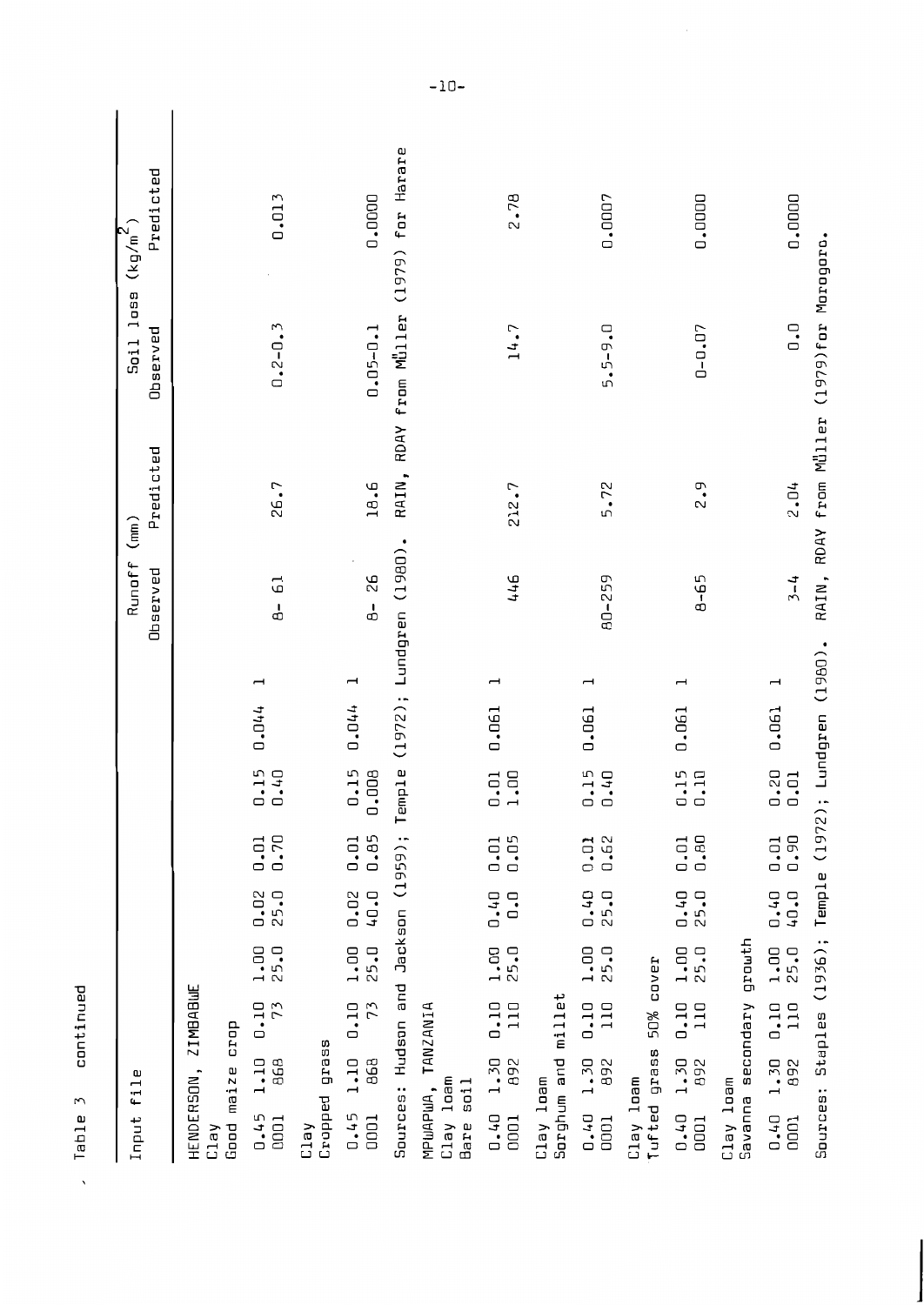| c<br>í<br>с<br>ē | ı<br>۵İ |
|------------------|---------|
|                  |         |
|                  | ω<br>۹  |
| £<br>O           | ŋ<br>п  |

| Input file                                                                                                                                         | Runoff (mm)<br>Observed | Predicted                 | Soil Loss $(kg/m^2)$<br>Observed                                 | Predicted |
|----------------------------------------------------------------------------------------------------------------------------------------------------|-------------------------|---------------------------|------------------------------------------------------------------|-----------|
| Coffee clean cultivation<br>LYAMUNGU, TANZANIA<br>Clay loam                                                                                        |                         |                           |                                                                  |           |
| 0.165<br>$\frac{15}{1.30}$<br>0.50<br>0.01<br>0.40<br>20.0<br>$1.00$<br>25.0<br>0.10<br>184<br>$0.40$ 1.30<br>0001 1660                            | $15 - 232$              | 28.18                     | 4.3                                                              | 0.04      |
| crops<br>Coffee with cover<br>Clay loam                                                                                                            |                         |                           |                                                                  |           |
| 0.165<br>$\frac{20}{10}$<br>0.80<br>0.01<br>$0.40$<br>25.0<br>$1.00$<br>25.0<br>$\frac{1}{184}$<br>$0.40$ $1.30$<br>0001 1660                      | 10- 98                  | 9.57                      | $\ddot{ }$ .                                                     | 0.002     |
| Coffee with contour ridges<br>Clay loam                                                                                                            |                         |                           |                                                                  |           |
| 0.165<br>0.15<br>0.03<br>0.50<br>0.01<br>1.00 0.40<br>20.0<br>25.0<br>0.10<br>184<br>0.40 1.30<br>1660<br>$\frac{1}{2}$                            | 36                      | 28.18                     | 0.3                                                              | 0.004     |
| Coffee with cover crops and contour ridges<br>Clay loam                                                                                            |                         |                           |                                                                  |           |
| 0.165<br>$\frac{1}{10}$ .01<br>0.80<br>0.40 0.01<br>25.0<br>1.00<br>25.0<br>$0.40$ 1.30 $0.10$<br>184<br>1660<br>10001                             | 27                      | 9.57                      | 0.0001<br>$\mathbf{C}$                                           |           |
| Mitchell (1965); Temple (1972); Lundgren (1980).<br>$-1.1 - 1.4$<br>$\ddot{ }$<br><b>Anno</b><br>$\sim$ Called $\sim$<br>$\frac{1}{r}$<br>Sources: | $\frac{1}{2}$           | $\frac{1}{2}$<br>12 A A L | RDAY value is estimated from the value for<br>نطمط متمطمه تتمفات |           |

Tabora (M<mark>ùller, 1979) with proportional adjustment for difference in rainfall totals between</mark><br>Tabora and Lyamungu. ທັ

 $\overline{\phantom{a}}$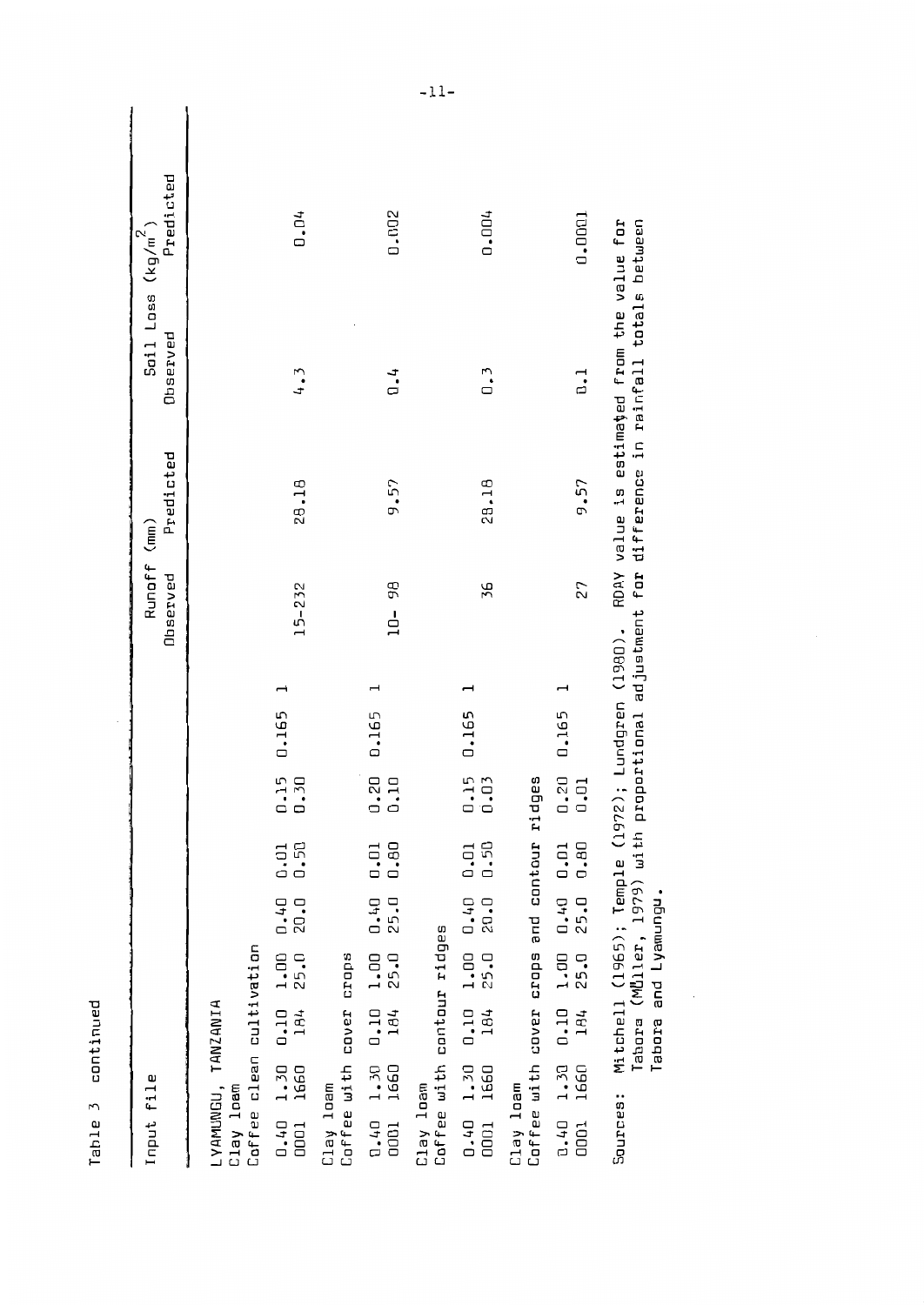| ⊐            |
|--------------|
| œ            |
|              |
|              |
| с            |
| ı            |
| ىب           |
| Έ            |
|              |
|              |
| ſ1           |
|              |
|              |
|              |
| ſ            |
|              |
| ω            |
| ⊣            |
|              |
| 品            |
|              |
| ŧ<br>$\cdot$ |
|              |

 $\cdot$ 

| Input file                                                                                                                                                                                                 | Runoff (mm)                                                  |                                 | $\frac{5 \text{d}1}{2 \text{d}1}$ loss (kg/m <sup>2</sup> ) |                                                              |
|------------------------------------------------------------------------------------------------------------------------------------------------------------------------------------------------------------|--------------------------------------------------------------|---------------------------------|-------------------------------------------------------------|--------------------------------------------------------------|
|                                                                                                                                                                                                            | <b>Observed</b>                                              | Predicted                       | <b>Observed</b>                                             | Predicted                                                    |
|                                                                                                                                                                                                            |                                                              |                                 |                                                             |                                                              |
| UANSHANGOU, HUANG HE BASIN, CHINA                                                                                                                                                                          |                                                              |                                 |                                                             |                                                              |
| Gand derived from loess                                                                                                                                                                                    |                                                              |                                 |                                                             |                                                              |
| 4illet/mungbean, potato, millet/mungbean (2), alfalfa                                                                                                                                                      |                                                              |                                 |                                                             |                                                              |
| $-15$ 0.404 5                                                                                                                                                                                              |                                                              |                                 |                                                             |                                                              |
| 50<br>$\begin{matrix} 0.70 & 0.01 \\ 15.0 & 0.50 \end{matrix}$<br>1,08 1,50 0.05 1,00 0<br>0001 500 69 120.0 1<br>0002 500 69 120.0 1<br>0003 500 69 120.0 1<br>0004 500 69 120.0 1<br>0005 500 69 120.0 3 | $\frac{a}{b}$                                                |                                 |                                                             |                                                              |
| $12.0$<br>$15.0$<br>$15.0$<br>$70.7$                                                                                                                                                                       | $\begin{array}{c}\n 2 \\  2 \\  0 \\  0 \\  0\n \end{array}$ | 78.3<br>25.35<br>27.35<br>28.38 |                                                             | <b>(DET)</b><br><b>(DET)</b><br><b>(DET)</b><br>7.59<br>7.59 |
| 0.50<br>0.50<br>0.50                                                                                                                                                                                       |                                                              |                                 |                                                             |                                                              |
| <b>RRR3</b>                                                                                                                                                                                                |                                                              |                                 |                                                             | 7.89<br>7.89<br>0.23                                         |
| 0.80                                                                                                                                                                                                       |                                                              |                                 |                                                             |                                                              |
| Mean values                                                                                                                                                                                                | n/a                                                          |                                 | 13.1                                                        | 6.29                                                         |
|                                                                                                                                                                                                            |                                                              |                                 |                                                             |                                                              |

Gong and Jiang (1977); Mou and Meng (1980). RDAY value is estimated from the value for Taiyuan<br>(MÜller, 1979) with proportional adjustment for difference in rainfall totals between Taiyuan and<br>Tuanshangou. DET = Detachme Sources: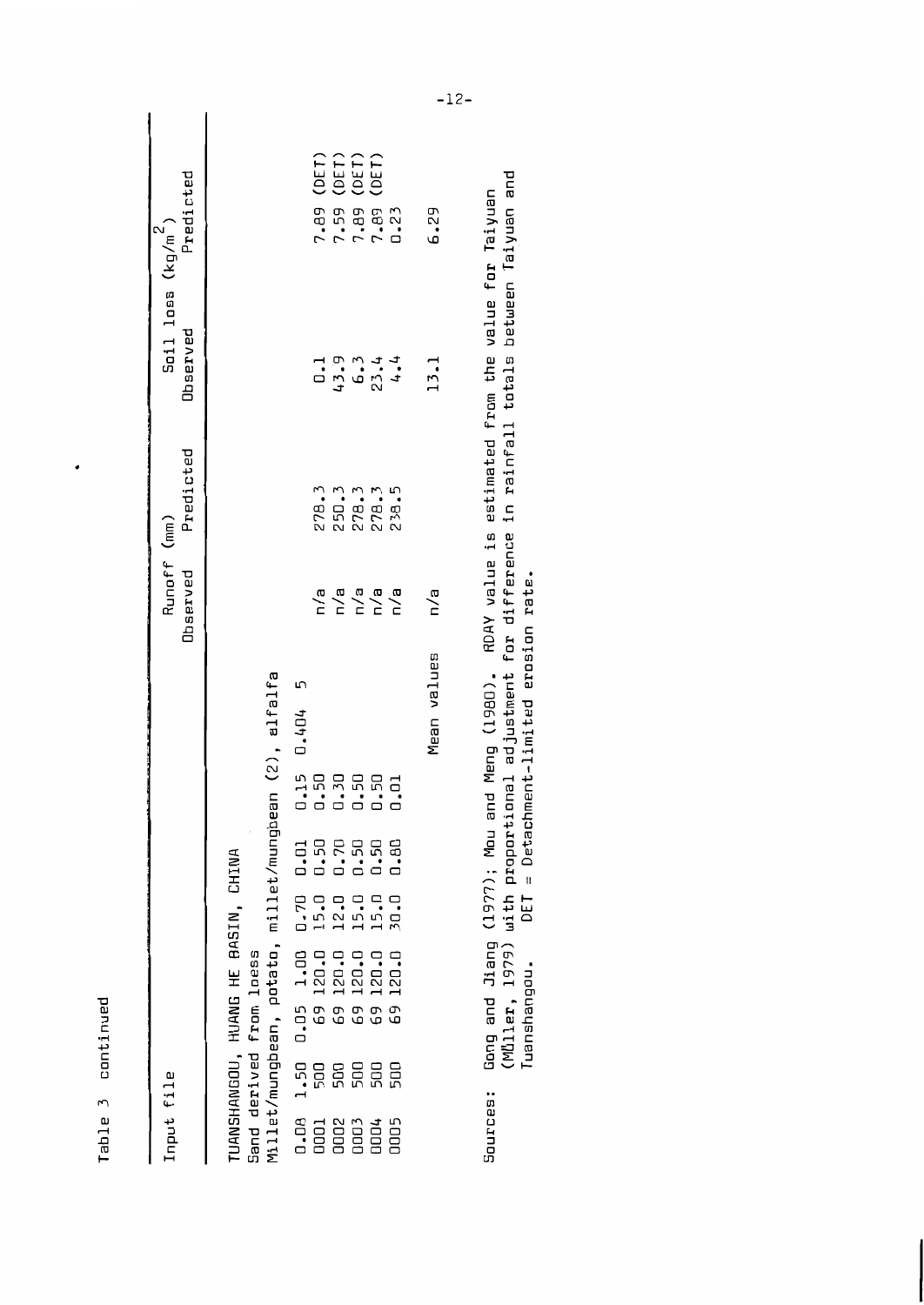| ៣<br>⊣<br>Ø<br>ŕ           |
|----------------------------|
| a<br>c<br>ų<br>۵<br>f<br>C |
| 4<br>õ                     |
| ወ<br>J<br>ł<br>a<br>ő<br>۴ |
| ء<br>0<br>ł<br>۱<br>ſ      |
| ¢<br>Ú<br>c<br>I           |

| Si te          |               |                                            | Runoff (mm)<br>Observed | Predicted         | Soil loss $(kg/m^2)$<br>Observed | Predicted |
|----------------|---------------|--------------------------------------------|-------------------------|-------------------|----------------------------------|-----------|
|                |               |                                            |                         |                   |                                  |           |
| MALAYSIA       |               |                                            |                         |                   |                                  |           |
|                | Johor         | Oil palm                                   | 263                     | 294               | 0.77                             | 0.29      |
|                |               |                                            | 657                     | 757               | 0.89                             | 0.76      |
|                | Selangor      | Bare soil                                  | 532-642                 |                   | $2.93 - 3.39$                    | 3.73      |
|                |               | Groundnut                                  | 273-328                 |                   | $0.64 - 1.01$                    | 1.04      |
|                |               | Maize                                      | 365-378                 | 827<br>273<br>340 | $0.56 - 0.81$                    | 1.07      |
|                |               | Maize + mulch                              | $73 - B0$               | 298<br>829        | $0.04 - 0.06$                    | 0.06      |
|                |               | Bare soil                                  | 688-941                 |                   | $2.44 - 3.92$                    | 3.93      |
|                |               | Groundnut                                  | 241-388                 | 266               | $0.51 - 0.97$                    | 0.99      |
|                |               | Coupea                                     | 260-302                 | 291               | 0.59-0.61                        | 1.18      |
|                | Sarawak       | 5t<br>Primary rain fore                    | n/a                     | $\Xi$             | 0.004-0.024                      | 0.027     |
| Source:        |               | 9R2)<br>Morgan, Hatch and Sulaiman (1      |                         |                   |                                  |           |
|                |               |                                            |                         |                   |                                  |           |
| UNITED KINGDOM |               |                                            |                         |                   |                                  |           |
|                | <b>Silsoe</b> | Bare soil                                  | ն<br>17                 | 341               |                                  | o<br>G    |
|                | Silsoe        | Grass                                      |                         | RB<br>29          | $\frac{3.9}{2.3}$                | 0.001     |
|                | Maulden       | <b>Woodland</b>                            |                         |                   | 0.001                            | 0.00      |
|                |               | Pulloxhill Spring barley                   | ന <b>പ</b> ന മ          | <b>NOLO</b>       | 0.07                             | 0.003     |
|                | Ashwell       | Winter wheat                               |                         |                   | 0.07                             | 0.002     |
|                |               | spring barley<br>Meppershall Winter wheat, |                         |                   | 0.05                             | 0.001     |
|                | udburn        | Oats, wheat, beans                         |                         |                   | 0.06                             | 0.005     |

Source: Morgan, Morgan and Finney (1982)

l,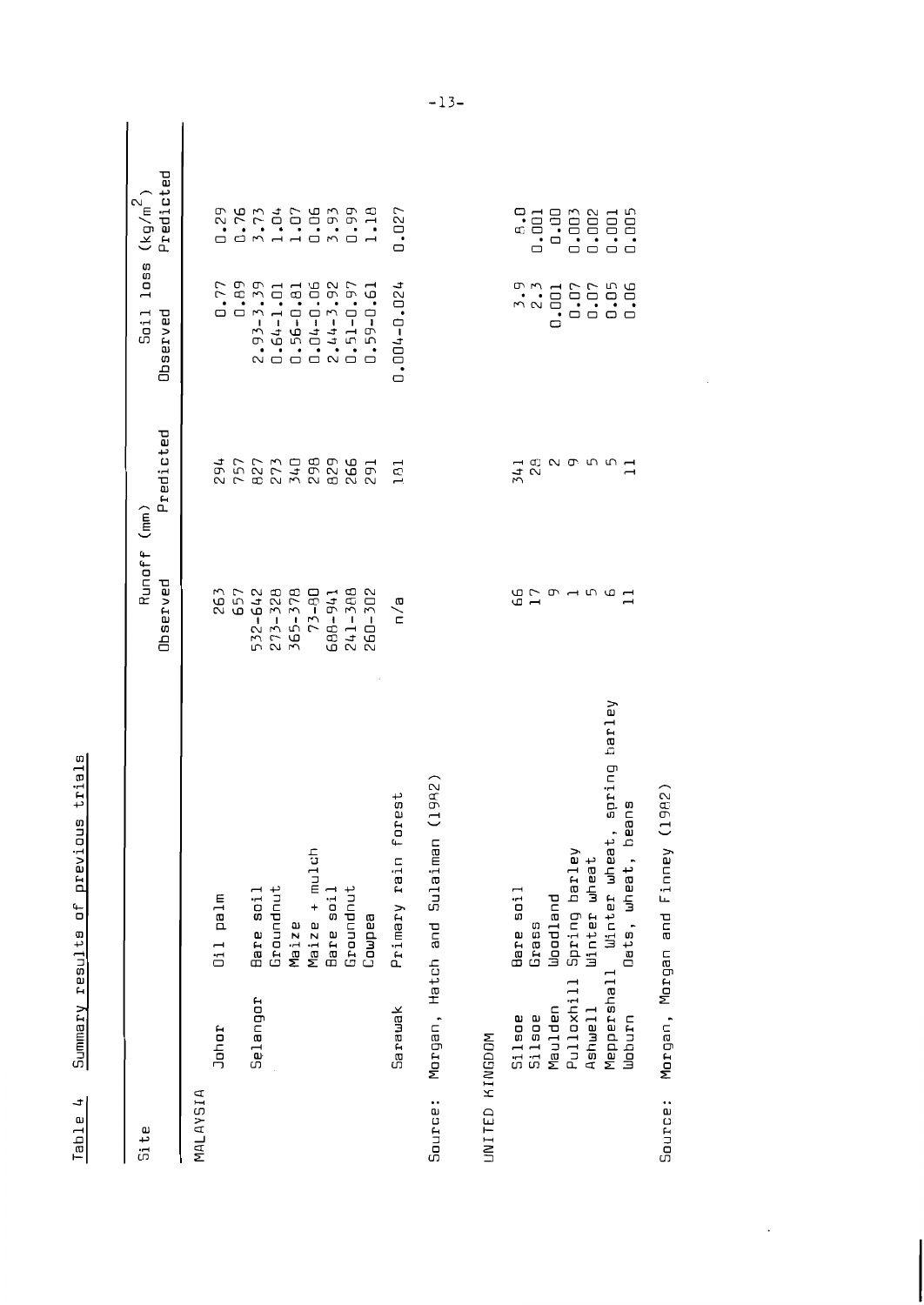### **RESULTS**

Predicted values of annual runoff and soil loss are given for each site (Tables 2 and 3) with the measured values for comparison. Results are also presented (Table 4) for previous trials with the model in Malaysia (Morgan, Hatch and Sulaiman, 1982) and the United Kingdom (Morgan, Morgan and Finney, 1982) where high quality data were available.

Generally the predicted values are closer to the measured values for runoff than for soil loss and the predictions are closer for the sites with high quality data than for those with moderate quality data. The soil loss predictions for Silsoe. United Kingdom, are an exception Overall, the soil loss predictions are worst at very low to this. rates of soil loss when they are often an order of magnitude out, as is the case for Silsoe, or at very high rates of soil loss, as at Tuanshuangou, China. Runoff predictions were often poor where mechanical soil conservation measures such as ridging and terracing were used as on the orchard sites in Taiwan and the coffee plantations at Lyamungu, Tanzania, or where mulching was adopted, as under banana in the Ivory Coast, citrus fruits in Taiwan, banana in Taiwan and maize in Malaysia. Under those conditions the model frequently, but not always, overpredicted. The model generally predicted erosion as being limited by the transport capacity of the runoff but where runoff rates were very high, erosion was detachment-limited. This occurred on bare soil in the Ivory Coast and Belgium, under clean-cultivated citrus in Taiwan and under cropped land in Tuanshuangou, China.

In devising a method for assessing the goodness of fit of the predictions it is important to keep in mind the objectives of using the model. These are to indicate whether or not the soil erosion system is stable under existing systems of agricultural production and, if the system is found to be unstable, to predict the degree of instability. Where instability is predicted the model can be used to determine quidelines for management to produce a stable erosion system but this aspect is beyond the scope of this paper.

In the analysis of the model predictions for Malaysia (Morgan, Hatch and Sulaiman, 1982), correlation and regression techniques were used to compare predicted and measured values of soil loss. Although there was a high value of the correlation coefficient ( $r = 0.95$ ;  $n = 26$ ) and the slope of the regression line was close to unity at 1.07, both desirable properties, this type of analysis is rather limiting because it gives equal weight to the differences between the predicted and observed values regardless of their magnitude whereas much greater differences may be acceptable in practice at very high and very low values of soil loss. If the objective is to determine whether the erosion system is stable and the system is stable and the model predicts this, accurate prediction of the rate of soil loss is of limited importance because the rate will be very low and there will be no erosion problem. If the erosion system is extremely unstable and erosion rates are catastrophic, it may be sufficient for the model to indicate the general condition without giving a close prediction of the actual rate of soil loss. More reasonable predictions are required for the range of conditions between erosion systems which are on the verge of becoming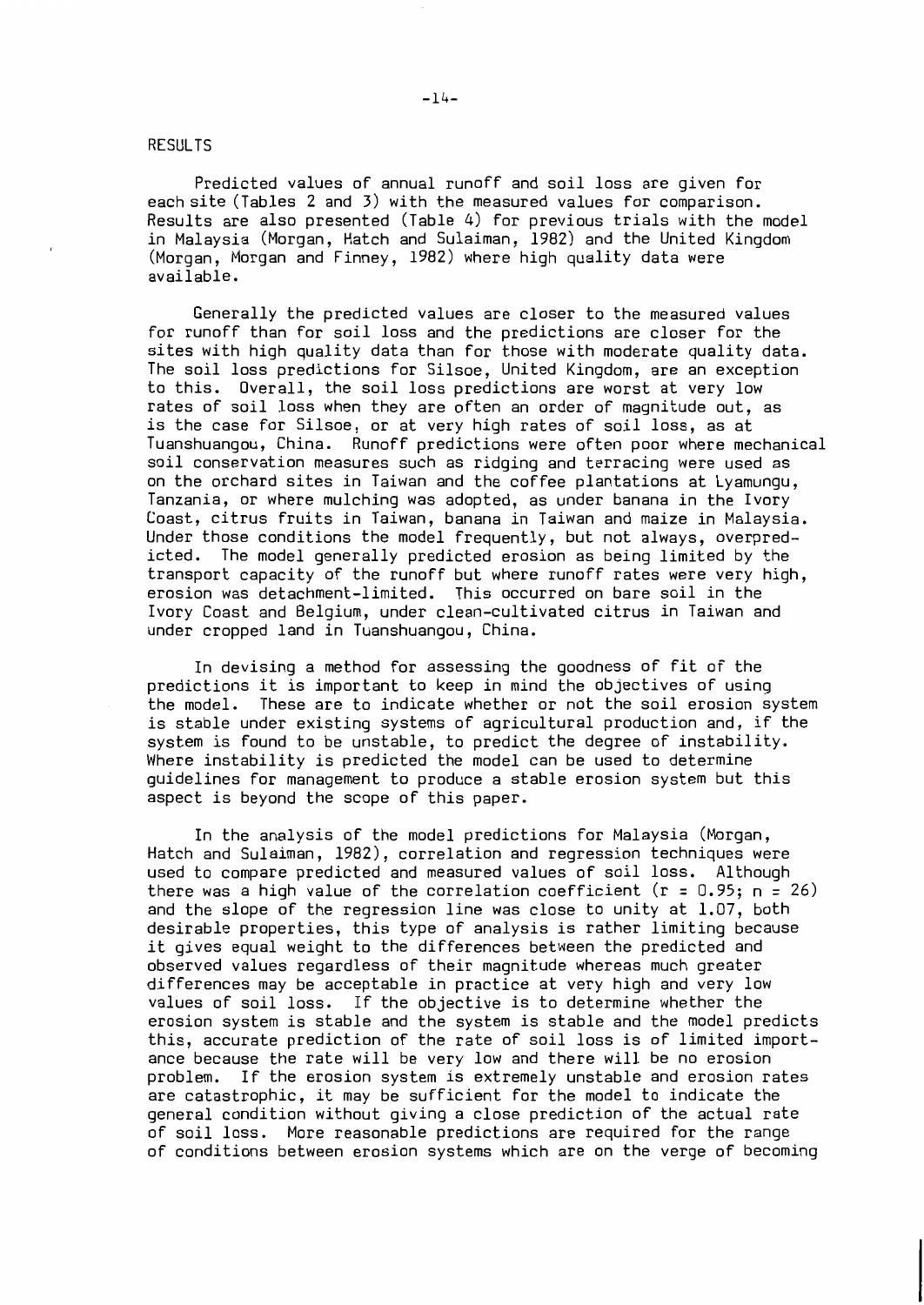unstable and those where the level of instability could be reduced by the implementation of soil conservation measures.

With these points as background, the following criteria were established for assessing goodness of fit.

(a) An arbitrary value of 0.1 kg/m<sup>2</sup>/y was set as a threshold for soil loss. If the predicted and measured soil loss rates were both less than this value, the prediction was considered successful. It should be stressed that the value is rather conservative compared with the target of 1.1  $\text{kg/m}^2/\text{y}$  set by the United States Department of Agriculture as the maximum permissible rate of soil loss (McCormack and Young, 1981) and its selection should allow unstable conditions to be identified adequately even on very erodible soils. No threshold value was applied to the assessments of goodness of fit for the runoff predictions.

(b) For all runoff values and predicted or measured values of soil loss equal to or greater than  $0.1 \text{ kg/m}^2/y$ , the prediction was<br>considered successful if the ratio of the predicted to either a single observed value or to the mid-point of a range of observed values was within the range of 0.5 to 2.0.

After rounding the predicted and observed values to two decimal places and applying the above criteria, the model was found to predict<br>successfully runoff for 33 out of 56 test sites and soil loss for 47 out of 67 test sites, giving percentage success rates of 59 and 70 respectively. If only the sites with high quality input data are considered (Tables 2 and 4), the success rates are 57 and 90 per cent.

Despite the reservations expressed earlier, the validity of the model was also examined using correlation and regression analyses. Because of the likelihood of errors in the measured data as well as in the predicted values, regression lines were fitted to minimise dispersion about the reduced major axis (Kermack and Haldane, 1950; Till, 1973). The following relationships were obtained between predicted  $(Y)$  and observed  $(X)$  values:

> $Y = 19.776 + 0.755 X$ for runoff,  $r = 0.735$ ,  $n = 56$  $(1)$  $Y = 0.427 + 0.503 X$ for soil loss,  $r = 0.583$ ,  $n = 67$  $(2)$

The lower value of the correlation coefficient  $(r)$  for soil loss is partly explained by the failure of the model to predict sufficiently closely two extremely high soil loss rates at Tuanshangou, China (Table 3). If these two cases with observed soil losses of 23.4 and  $43.9 \text{ kg/m}^2\text{/y}$  are omitted, the relationship becomes:

> $Y = -0.090 + 0.896 X$ for soil loss,  $r = 0.671$ ,  $n = 65$  $(3)$

where the slope of the regression line is not significantly different from unity (t = 1.112  $\leq$  t<sub>0.05</sub> = 2.00).

From these results it is concluded that the model provides acceptable predictions of runoff and soil loss under most conditions for field-sized areas on hillslopes on an annual basis.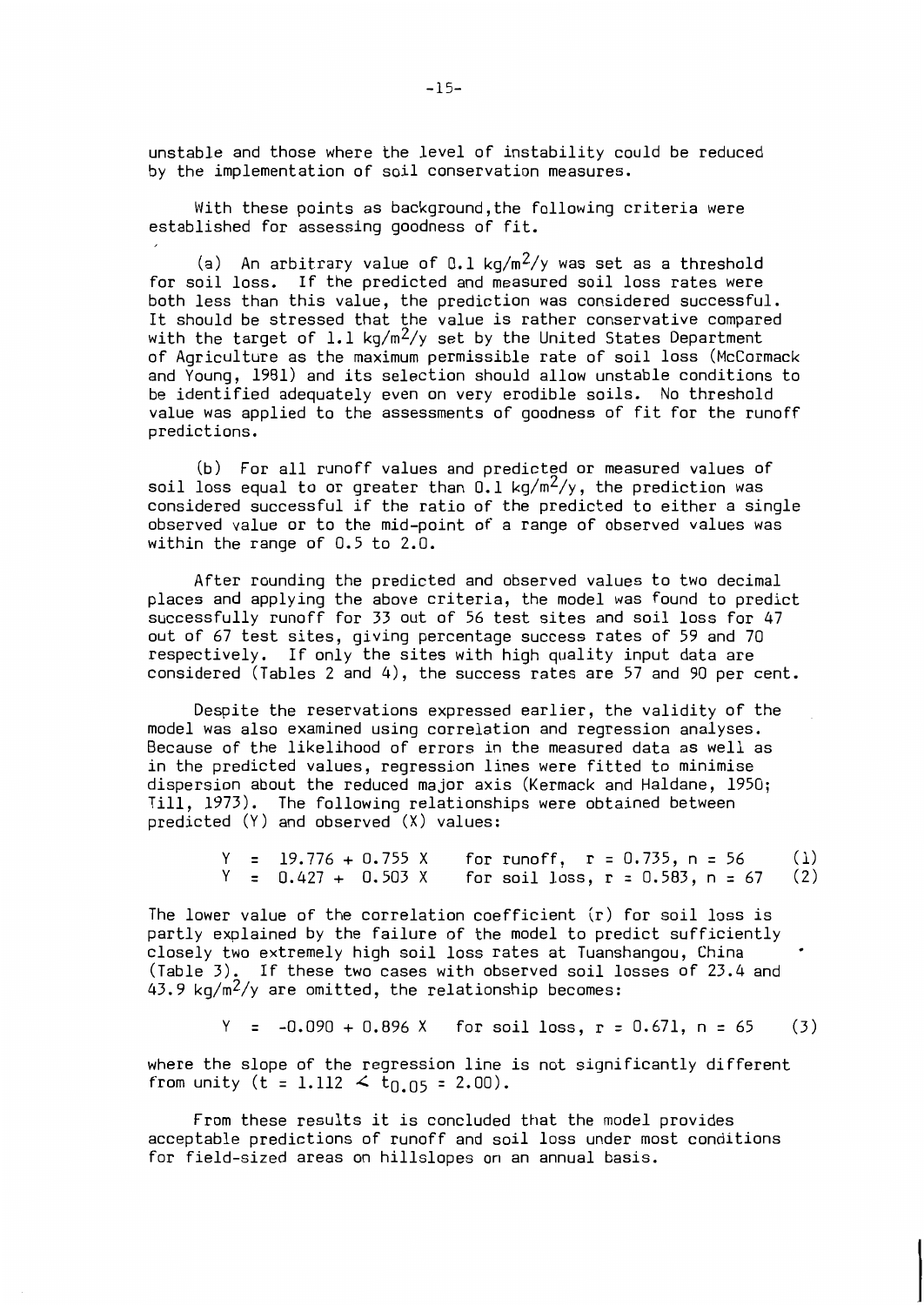#### DISCUSSION

The need to obtain the best possible information on the more sensitive parameters, expecially the annual rainfall total (RAIN), the number of rain days (RDAY), the soil moisture storage at field capacity (MS), the bulk density of the soil (BD) and the rooting depth (RD) is emphasized by the improved performance of the model where good quality input data are available. This is illustrated by referring to the prediction for Lushoto, Tanzania, on the clay soil under intercropped maize and beans (Table 2). The bulk density of the soil as measured in the field is very low at  $0.89 \text{ Mg/m}^3$  which, in terms of the model, results in a high soil moisture storage capacity and low rates of runoff and erosion. If the typical values of 0.45 and 1.1 had been used for the moisture content at field capacity and bulk density respectively (Table 4 in Morgan, Morgan and Finney, 1982), lower soil moisture storage capacity, higher runoff and higher erosion would have been predicted. The measured erosion rates are unusually low for a tropical agricultural site (Lundgren, 1980) and it is satisfying that the model is able to predict these.

The rainfall data must also be obtained from a recording station as close as possible to the study site. Where measured data were not available, the source of data being used (Müller, 1979) did not contain a sufficient density of recording stations in some countries to enable a representative station to be selected. The adjustment factor used to estimate the mean number of annual rain days for Lyamungu, Tanzania, seems to have worked reasonably well because satisfactory predictions of runoff were obtained. The cause of the poor soil loss predictions must be related to factors other than the rain day estimate. It was not possible to assess the effects of using the adjustment factor for Tuanshangou, China, because no runoff measurements were presented in the sources consulted (Gong and Jiang, 1977; Mou and Meng, 1980).

No field measurements were available for the rates of splash detachment, except for the sites in the United Kingdom and Belgium, so the detachment phase of the model could not be fully tested. The measured rates in these two countries are high at 2 to 37  $\text{kg/m}^2/\text{y}$  on bare soils (Morgan, 1982; Bolline, 1978) and the model underestimates them by an order of magnitude. However, the model is predicting the rate over an area of  $1 \text{ m}^2$  whereas the measured rates are based on target areas of 12 to  $175 \text{ cm}^2$  and it is unlikely that they apply to an average figure over a larger area. The detachment phase of the model is only important when erosion is detachment-limited and this occurs only when runoff volumes are very high. In these cases the rate of detachment is either a satisfactory prediction of the measured soil loss or is a closer approximation to it than is the transport capacity of the runoff.

The rate of detachment is related to the value selected for a typical rainfall intensity. The model is not very sensitive to changes in the value of this parameter and so only approximations are needed. The experience of these validation trials indicates that values of 11.0 mm/h for temperate climates, 25.0 mm/h for tropical climates and 30 mm/h for strongly seasonal climates such as the Mediterranean are appropriate.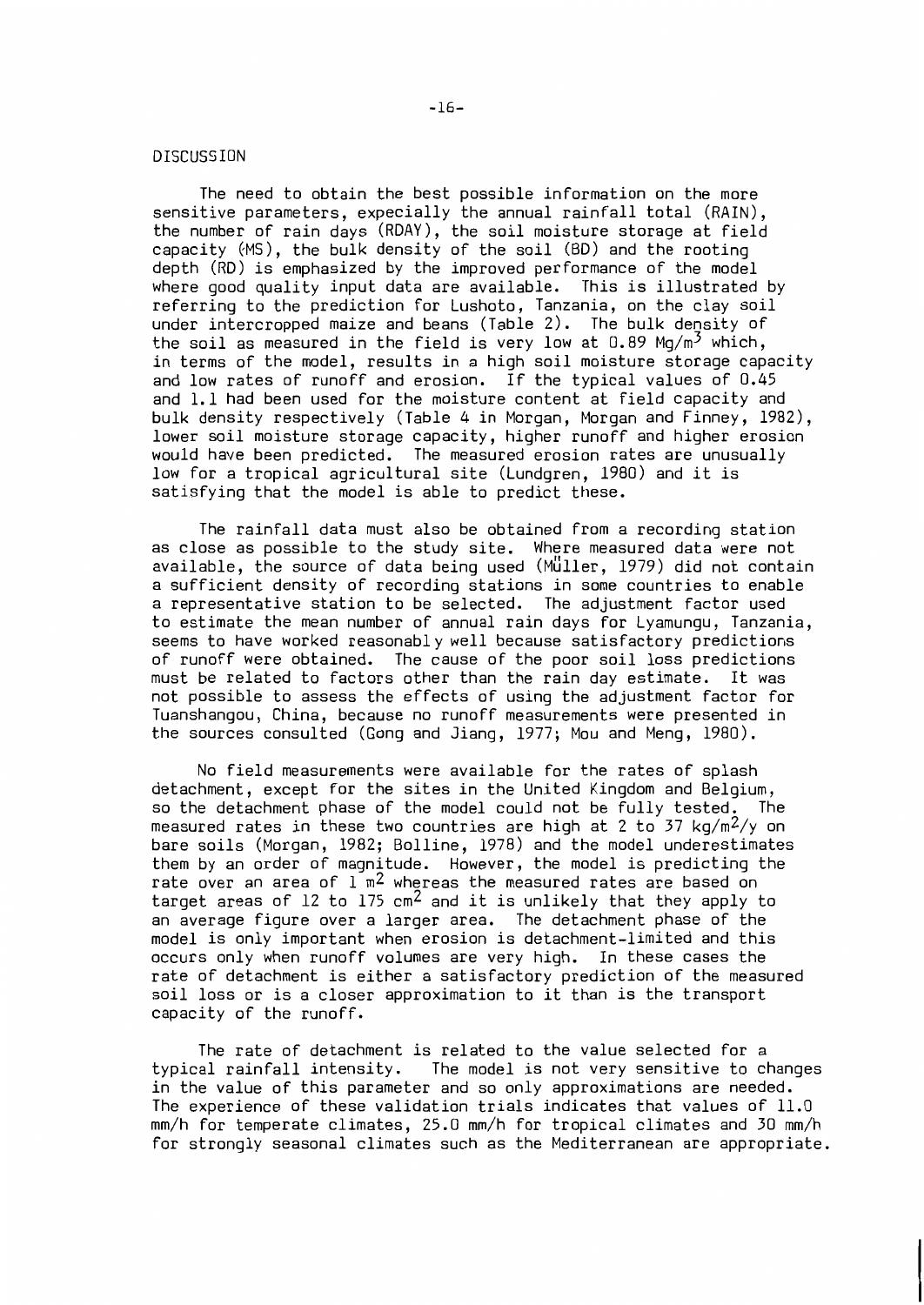Where local information is available, however, it is helpful to use it in preference. For example, at Tuanshangou, China, as much as half of the annual rainfall can occur in one storm and intensities of 120 mm/h are common in such storms (Gong and Jiang, 1977). Using an intensity value of 120 mm/h produced better predictions of mean annual erosion rates than using a value of only 30 mm/h.

. The poor runoff predictions obtained for sites where mulching, ridging or terracing are practised can be explained by the inability of the model to allow for surface depression storage. The model takes account of these practises in the erosion phase through the values selected for the crop management factor (CFAC) so that the soil loss predictions are often satisfactory when the runoff prediction is not.

The objective of the model is not simply to predict runoff and erosion but is to allow comparisons of the rates of erosion with rates of soil renewal over periods of 20 years or more in order to assess the stability of the erosion system. The success of the model therefore depends upon adequate characterization of the rates of weathering (W) and soil renewal (RN). Both rates are difficult to estimate and more research is required before they can be expressed with any precision. In preparing the data files for these validation trials, the values chosen for the weathering rates were based on measured rates of erosion under natural forest or grassland. These are very low and values of 0.01 or 0.02 mm/y are common. It is recommended that these values be used in future work with the model rather than the high value of 0.20 mm/y adopted in the previous trials of the model for sites in the United Kingdom (Morgan, Morgan and Finney, 1982)

The values for soil renewal rate were based on those listed in Table 5 in Morgan, Morgan and Finney (1982), selecting the value given there for the sites under forest or grassland or where crop residues are returned to the soil or organic matter is reqularly applied. For most of the rooting depths pertaining to the test sites, a value of 0.20 mm/y was appropriate. This value was arbitrarily reduced to 0.15 mm/y for standard husbandry practices with the use of chemical fertilizers and to 0.10 mm/y for poor husbandry practices with little fertizer input. On the bare soil sites the soil renewal rate was set to equal the weathering rate, generally at  $0.01$  mm/y. A scale of values needs to be determined for the renewal rate which is related to the productivity of the agricultural system, perhaps expressed in terms of dry matter production, and the amount of crop residue returned to the soil.

A critical input parameter for both soil loss and runoff prediction is the rooting depth (RD). Experience from these validation trials indicates that it is easy to overestimate the value of this parameter which should be interpreted strictly as the depth at which the bulk of the root mat is found. Only rarely is it likely to exceed Values of 0.10 m for cereals and vegetables and 0.15 m for  $1.0<sub>m</sub>$ . tree crops such as rubber and oil palm appear to be generally appropriate. For very shallow sandy soils, low in organic matter, such as those derived from loess at Tuanshangou, China, a rooting depth of only 0.05 m was used because the extremely high rates of erosion measured there combined with the steep slope are indicative of a very shallow soil.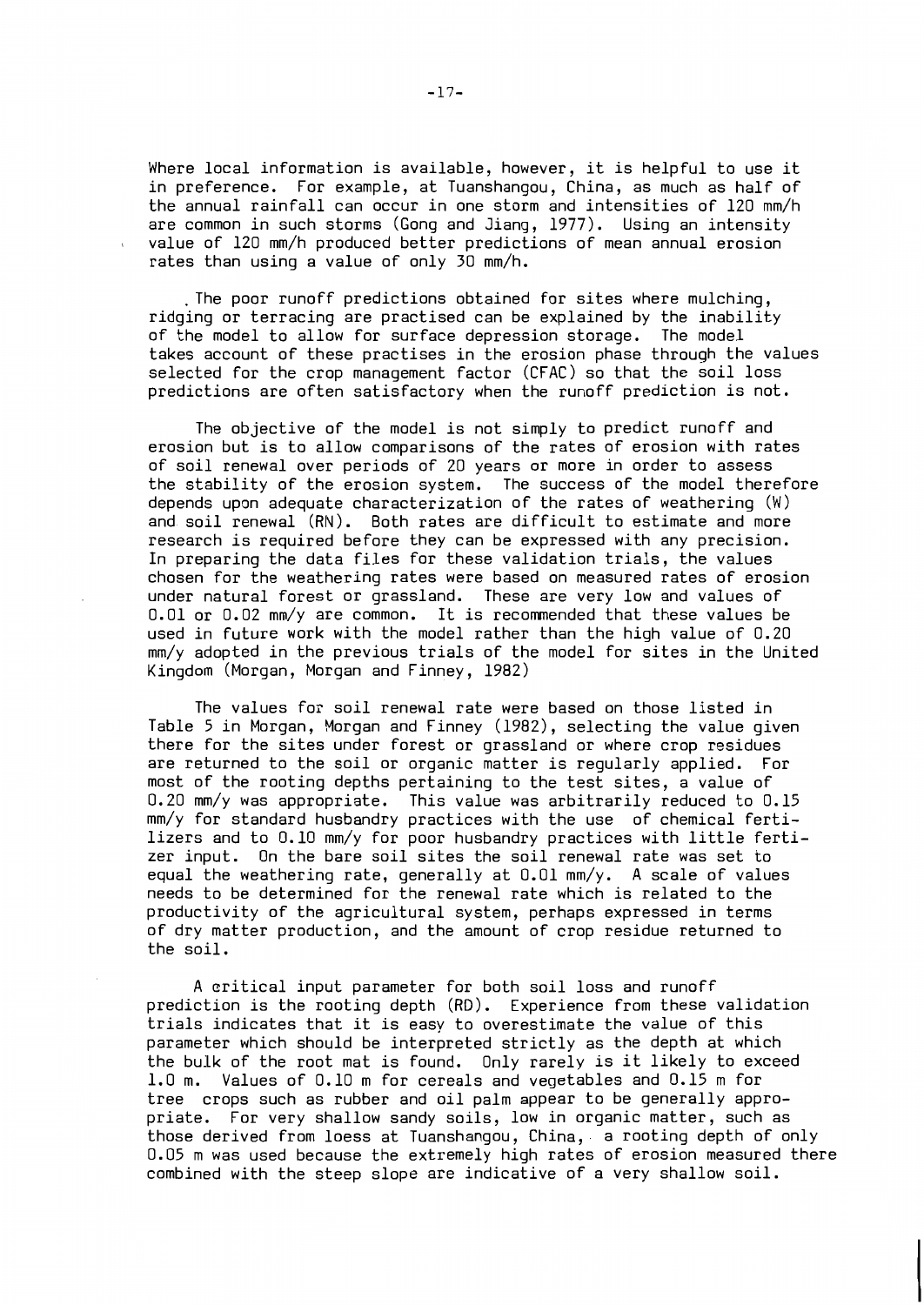It is difficult to assess the success of this model in comparison with other models because similar analysis has not been carried out in respect of the CREAMS model (Knisel, 1980) or the Universal Soil Loss Equation (Wischmeier and Smith, 1978) for example. The validity of the CREAMS model has been tested for its component sub-models of hydrology, erosion and chemistry using only a few study sites and a descriptive interpretation of the results. The Universal Soil Loss Equation yields high correlations between predicted and observed erosion rates for the erosion plot data in the U.S.A. from which it was derived but it has received very limited testing with data from other countries. Neither model has been examined in relation to predetermined set of criteria. The criteria selected here for assessing the goodness of fit of the Morgan, Morgan and Finney (1982) model are those considered most relevant to an analysis of the stability of the erosion system. Against these criteria, the model's performance is extremely promising. Other users of the model should set their own criteria relevant to their own investigations and judge the model accordingly. In order to avoid applying the model in situations for which it was not designed, it should be stressed that it is intended to predict annual soil loss rates from field-sized areas on hillslopes where erosion results from raindrop impact, overland flow and rills. It is not intended for use in other spatial, temporal or process conditions.

#### CONCLUSIONS

The model has proved satisfactory in validation trials involving 67 sites in twelve countries for predicting whether or not the erosion system is stable and, if it is not, for predicting the magnitude of the instability. It does not, however, predict soil loss with acceptable accuracy at very low and at very high erosion rates.

The basic documentation of the model is set out in Morgan, Morgan and Finney (1982) but the following quidelines supplement those contained in that paper.

(a) Rainfall intensity values of 11.0, 25.0 and 30.0 mm/h can be used for humid temperate, humid tropical and strongly seasonal (monsoon and Mediterranean) climates respectively. Where local information is available it should be used in preference to these values.

(b) Local field data on rainfall amount, number of rain days, bulk density and moisture storage at field capacity should always be used when available.

(c) Weathering rates are generally about 0.01 to 0.02 mm/y.

(d) The term rooting depth should be applied literally; depths are normally shallow, about 0.10 m for cereals and vegetables and 0.15 m for tree crops.

(e) For rooting depths up to 0.25 m, recommended soil renewal rates are 0.20 mm/y for forest, grassland or where crop residues are returned to the soil; 0.15 mm/y for standard husbandry and 0.10 mm/y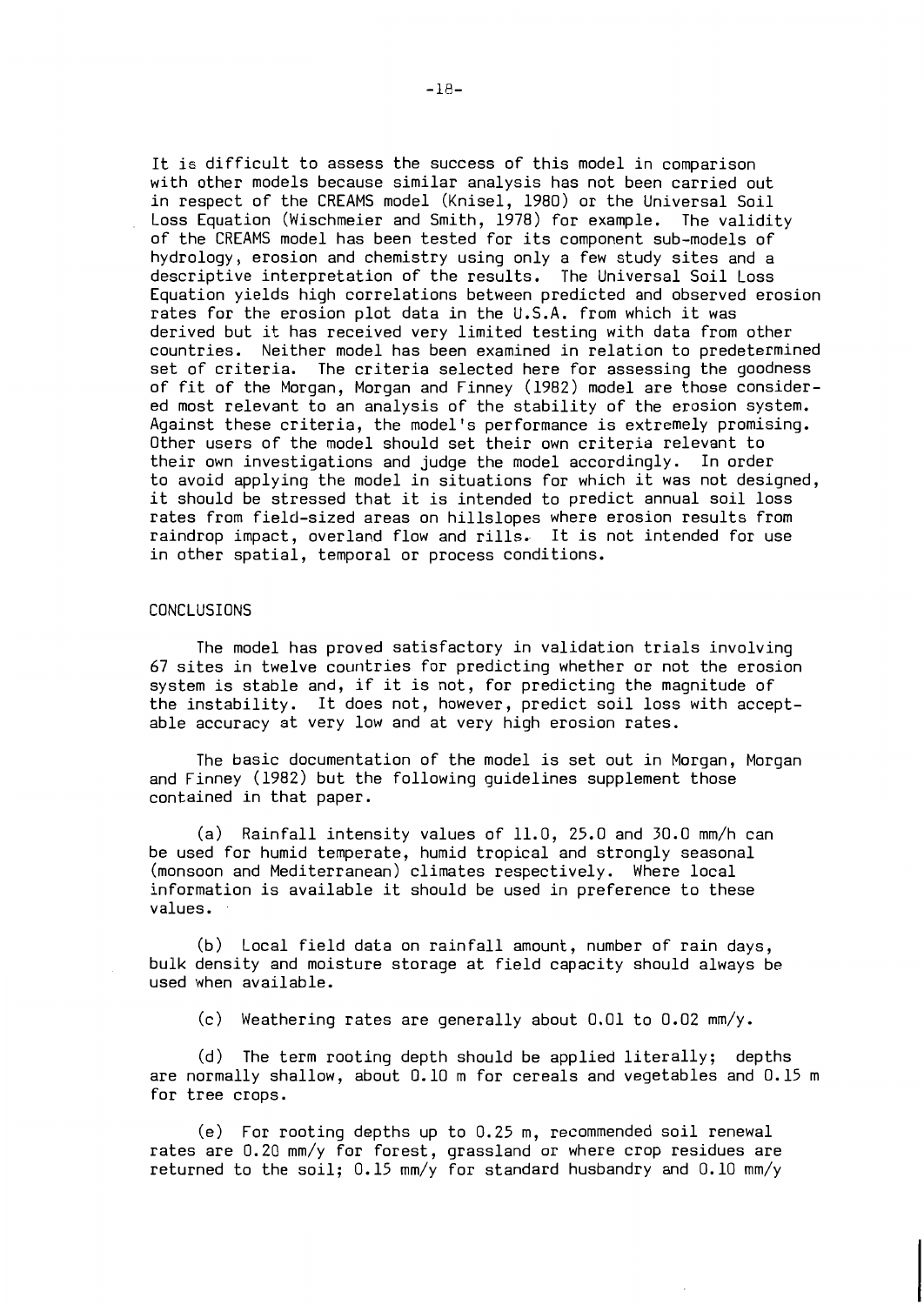for poor husbandry. More research is needed to enable these values<br>to be defined more precisely.

 $\overline{a}$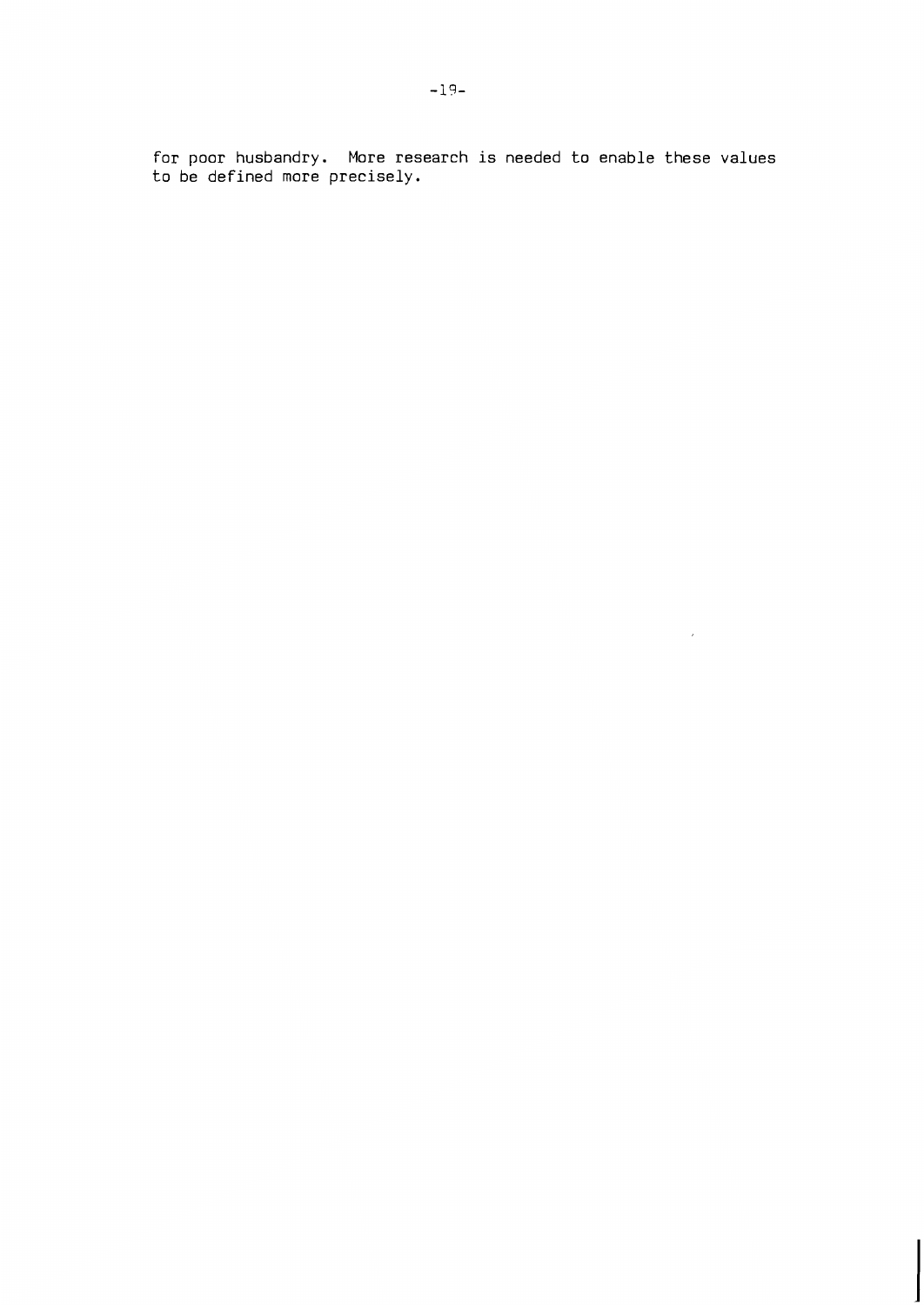**REFERENCES** 

- Bolline, A. 1978. Study of the importance of splash and wash on cultivated loamy soils of Hesbaye (Belgium). Earth Surface Processes, 3, 71-84.
- Caroni, E. and Tropeano, D. 1981. Rate of erosion processes on experimental areas in the Marchiazza basin (northwestern Italy). International Association of Hydrological Sciences Publication No. 133, 457-466.
- Gong, S. and Jiang, D. 1977. Soil erosion and its control in small qully watersheds in the rolling loess area on the middle reaches of the Yellow River. Paper presented to the Paris symposium on erosion and solid matter transport in inland waters.
- Hudson, N.W. and Jackson, D.C. 1959. Results achieved in the measurement of erosion and runoff in Southern Rhodesia Proceedings, Third Inter-African soils conference, Dalaba,  $575 - 583.$
- Kermack, K.A. and Haldane, J.B.S. 1950. Organic correlation and allometry. Biometrika, 37, 30-41.
- Knisel, W.G. Jr. (ed), 1980. CREAMS: a field scale model for chemicals, runoff and erosion from agricultural management systems. USDA Conservation Research Report No. 26.
- Kraayenhagen, J., Watnaprateep, P. and Nakasthien, N. 1981. The effects of different structures on erosion and runoff for the year 1980. Mae Sa Integrated Watershed and Forest Land Use Project, Technical Note No. 35.
- Liao, M.C. 1981. Soil conservation measures for steep orchards in Taiwan. In Tingsanchali, T. and Eggers, H. (eds), South-east Asian regional symposium on problems of soil erosion and sedimentation, Asian Institute of Technology, Bangkok, 341-351.
- Lundgren, L. 1980. Comparison of surface runoff and soil loss from runoff plots in forest and small-scale agriculture in the Usambara Mountains, Tanzania. Naturgeografiska Institutionen, Universitet Stockholms, Forskningsrapport 38.
- McCormack, D.E. and Young, K.K. 1981. Technical and societal implications of soil loss tolerance. In Morgan, R.P.C. (ed), Soil conservation: problems and prospects. Wiley, 365-376.
- Mitchell, H.W. 1965. Soil erosion losses in coffee. Tanganyika Coffee News, April-June issue, 135-155.
- Morgan, R.P.C., Hatch, T. and Sulaiman, W. 1982. A simple procedure for assessing soil erosion risk: a case study for Malaysia. Zeitschrift für Geomorphologie, Supplementband 44 (in press).